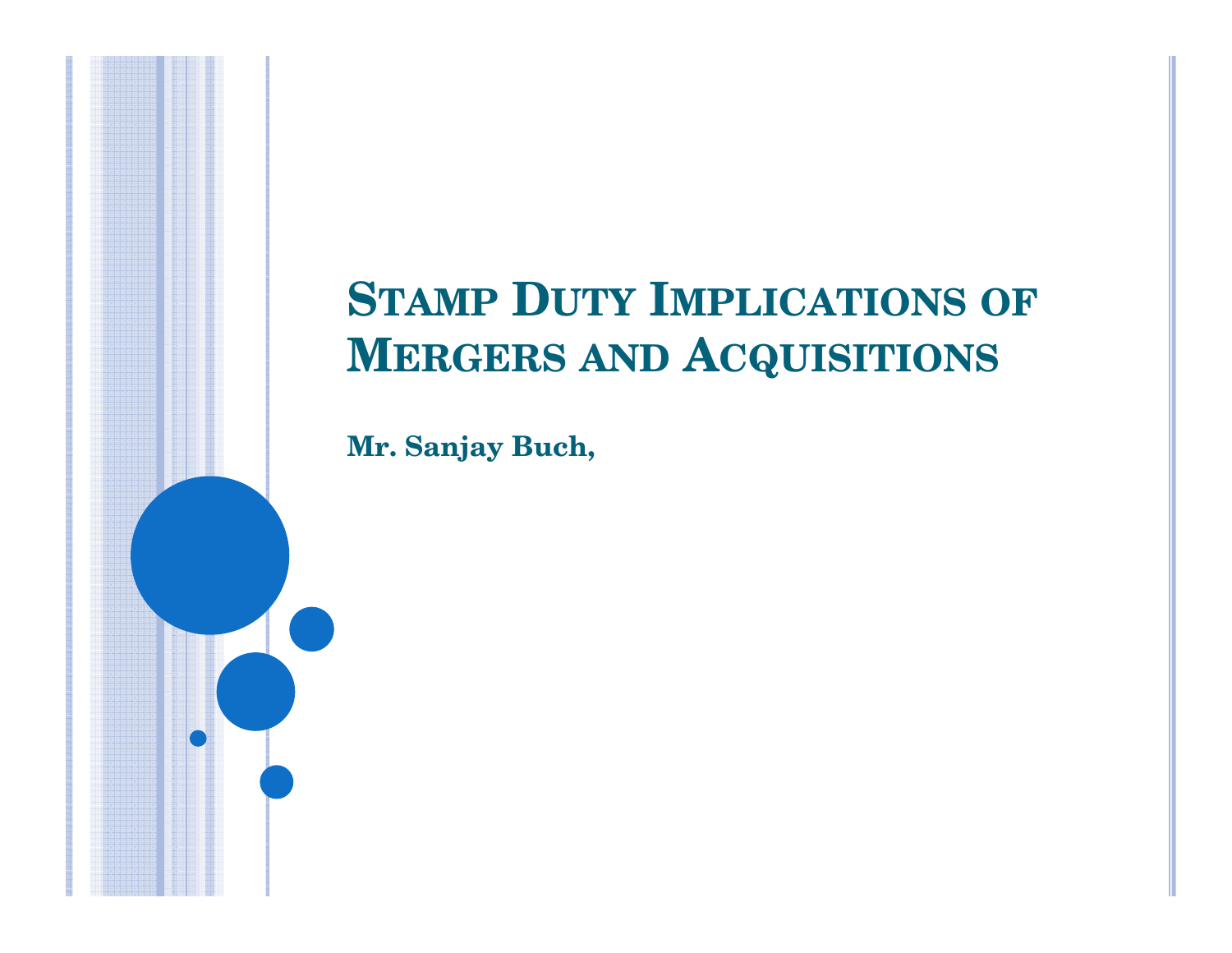### STAMP <sup>D</sup>UTY <sup>L</sup>AW IN <sup>I</sup>NDIA- <sup>C</sup>ONSITUTIONAL PROVISIONS

 **Entry 91** of List I of Schedule 7 ("Union List") of the Indian Constitution of gives the power to the Union Legislature to prescribe the rates of stamp duty in respect of-

- bills of exchange,
- $\bullet$ cheques,
- $\bullet$ promissory notes,
- $\bullet$ bill of lading
- letters of credit,
- $\bullet$ policies of insurance,
- $\bullet$ transfer of shares debentures,
- $\bullet$ proxies and receipts.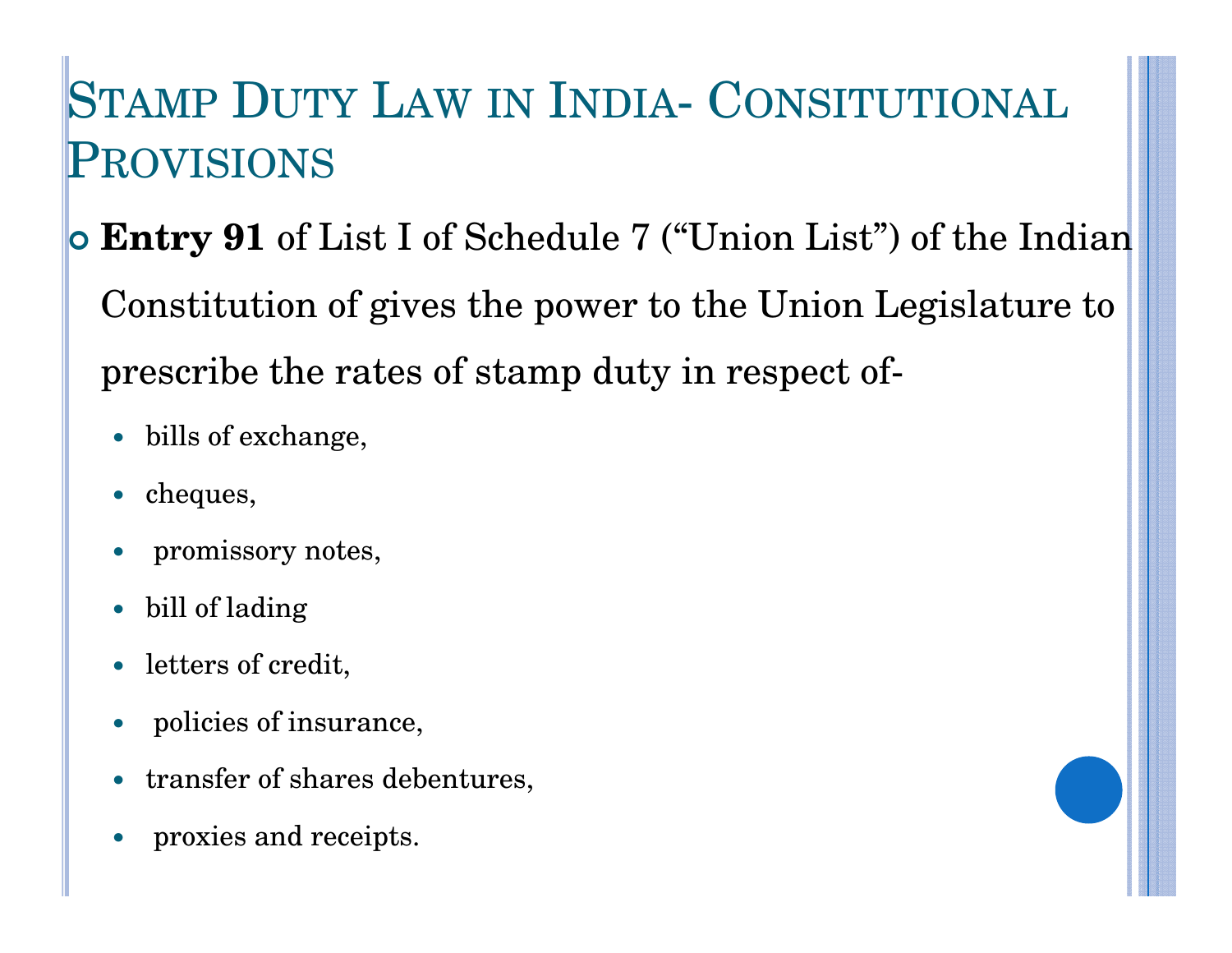#### STAMP <sup>D</sup>UTY <sup>L</sup>AWSTAMP DUTY LAW IN INDIA-<br>CONSTITUTIONAL PROVISIOI <sup>P</sup>ROVISIONS…CONTD

- **Entry 63** of List II of Schedule 7("State List") of the Constitution vests the power to prescribe the rates of duties on instruments other than those specified in the Union List in the state legislature.
- All matters apart from the rates of stamp duties in respect of both classes of instruments are the subject of **Entry 44** of the List III of Schedule 7 ("Concurrent List") of the Constitution.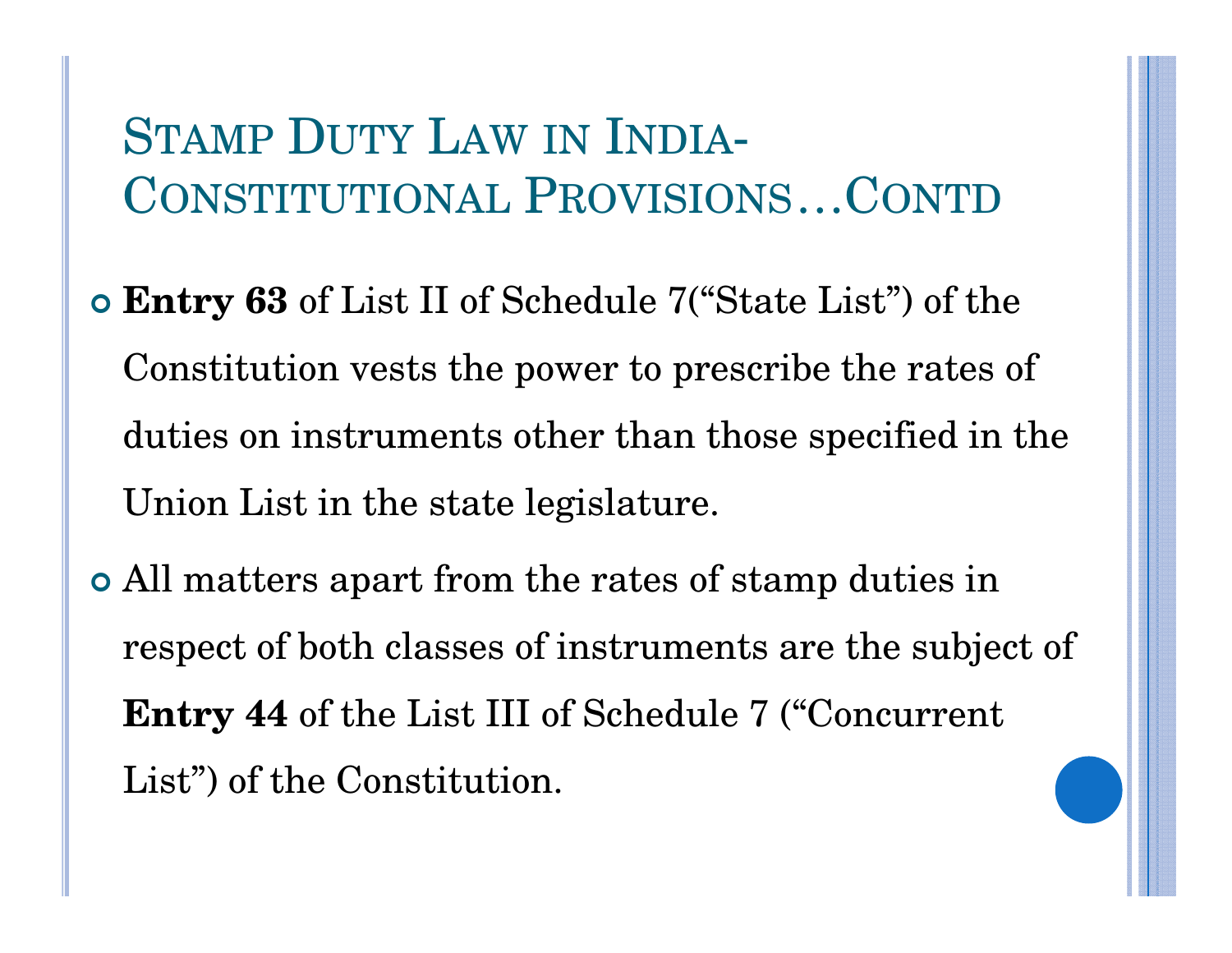### STAMP DUTY LAW IN INDIA-LEGISLATIVE<br>PROVISIONS PROVISIONS

- Thus, the Indian Stamp Act, 1899 ("Main Act") is in force in whole of India with respect to the rate of stamp duties on instruments of commercial character and rates of duties on other instruments are subject to State legislation.
- Various states have added separate schedules to the Main Act. (For example- Delhi, Andhra Pradesh,Madhya Pradesh, Punjab )
- Tamil Nadu, Assam and North Eastern States have made changes in the Schedule 1 of the Main Act.
- Gujarat, Maharashtra, Tamil Nadu, Karnataka and Rajasthan have enacted separate laws relating to stamp duty.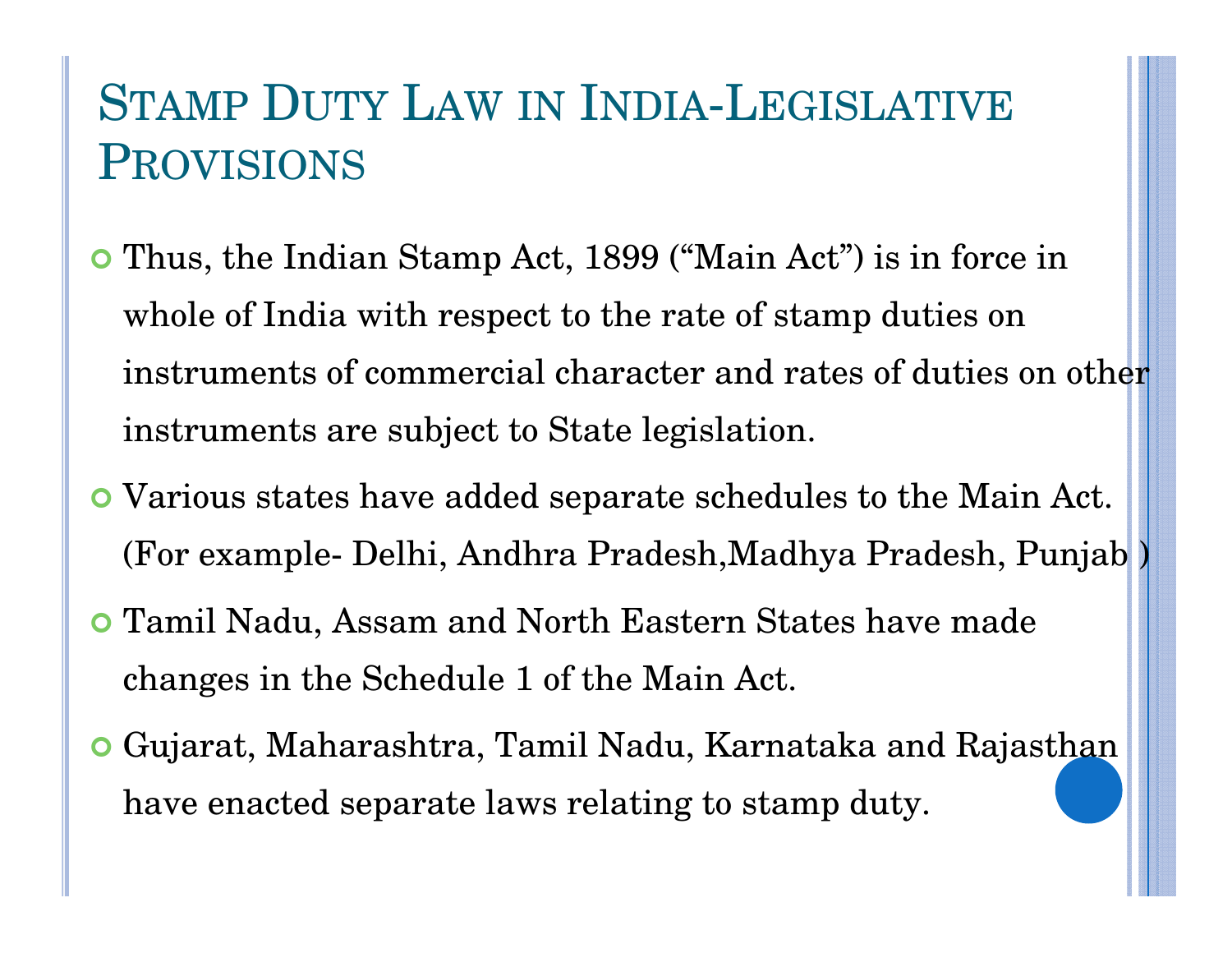### STAMP <sup>A</sup>CT- <sup>F</sup>ISCAL <sup>S</sup>TATUTE

- $\mathbf O$  In Hameed Joharan v. Abdul Salam,(2001) 7 SCC 573, the Supreme Court of India has held that-
- *"…the Indian Stamp Act, 1899 (Act 2 of 1899) has been engrafted in the Statute Book to consolidate and amend the law relating to stamps. Its applicability thus stands restricted to the scheme of the Act. It is a true fiscal statute in nature, as such strict construction is required to be effected and no liberal interpretation."*
- *It is a w*ell-settled principle of statutory interpretation of a taxing statute that a subject will be liable to tax and will be entitled to exemption from tax according to the strict language of the taxing statute.
- $\bullet$  The stamp laws shall be construed strictly and if an instrument is not mentioned in the law, no stamp duty is payable.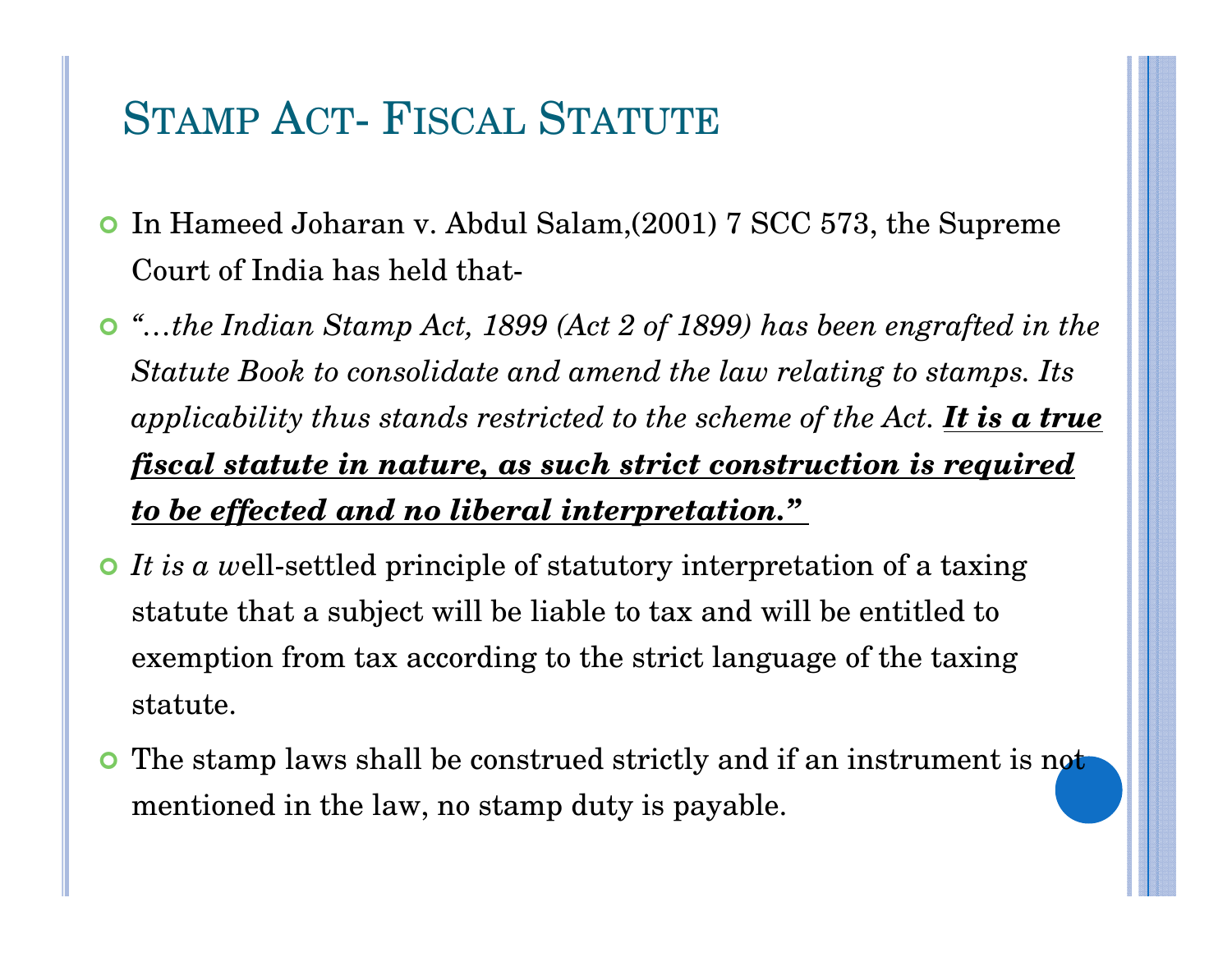### STAMP DUTY LEVIED ON INSTRUMENT

- O **The general principle with regard to stamp duty is that duty has to be determined with reference to instrument and not to transaction**.
- O In the case of **Inland Revenue vs Angus [23 QBD 579] referred to and followed in Swadeshi Cotton mills Co, in Re, [AIR 1932 All 29**] it was held that the first thing to be noticed is that the thing which is made liable to duty is an instrument.
- O Section 2 (14) of the Main Act defines instrument as –

*"Instrument" includes every document by which any right or liability is, or purports to be, created, transferred, limited, extended, extinguished or recorded;"*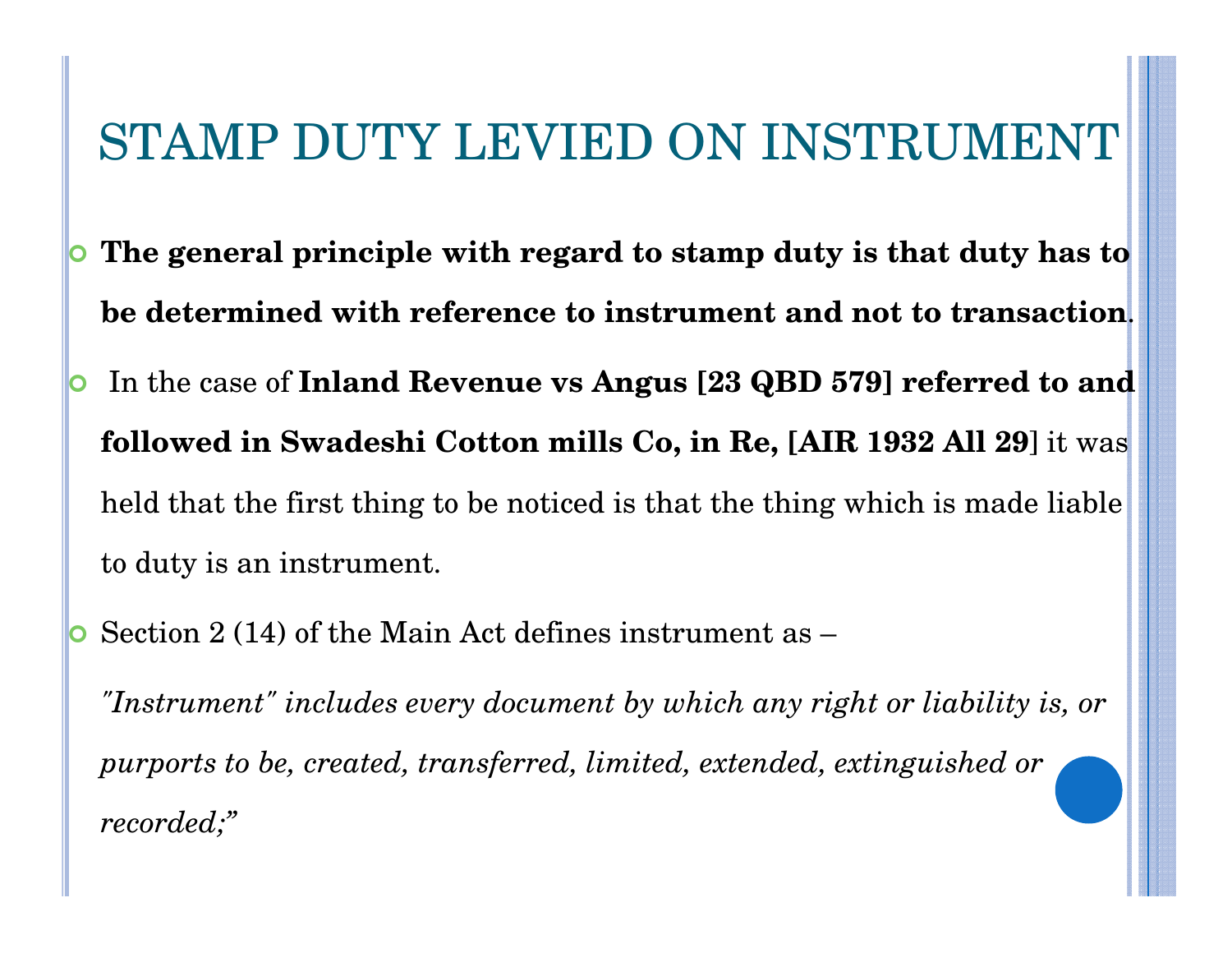### WHEN DOES THE LIABILITY TO PAY STAMP DUTY ARISE?

- The liability to pay Stamp Duty arises if the Instrument is mentioned in the Schedule of the Stamp Act of theState in which-
- a.The instrument is executed ; or
- b. If the instrument is executed outside the State, thenthe instrument relates to property situated in theState or relates to something which is done or has tobe done in the State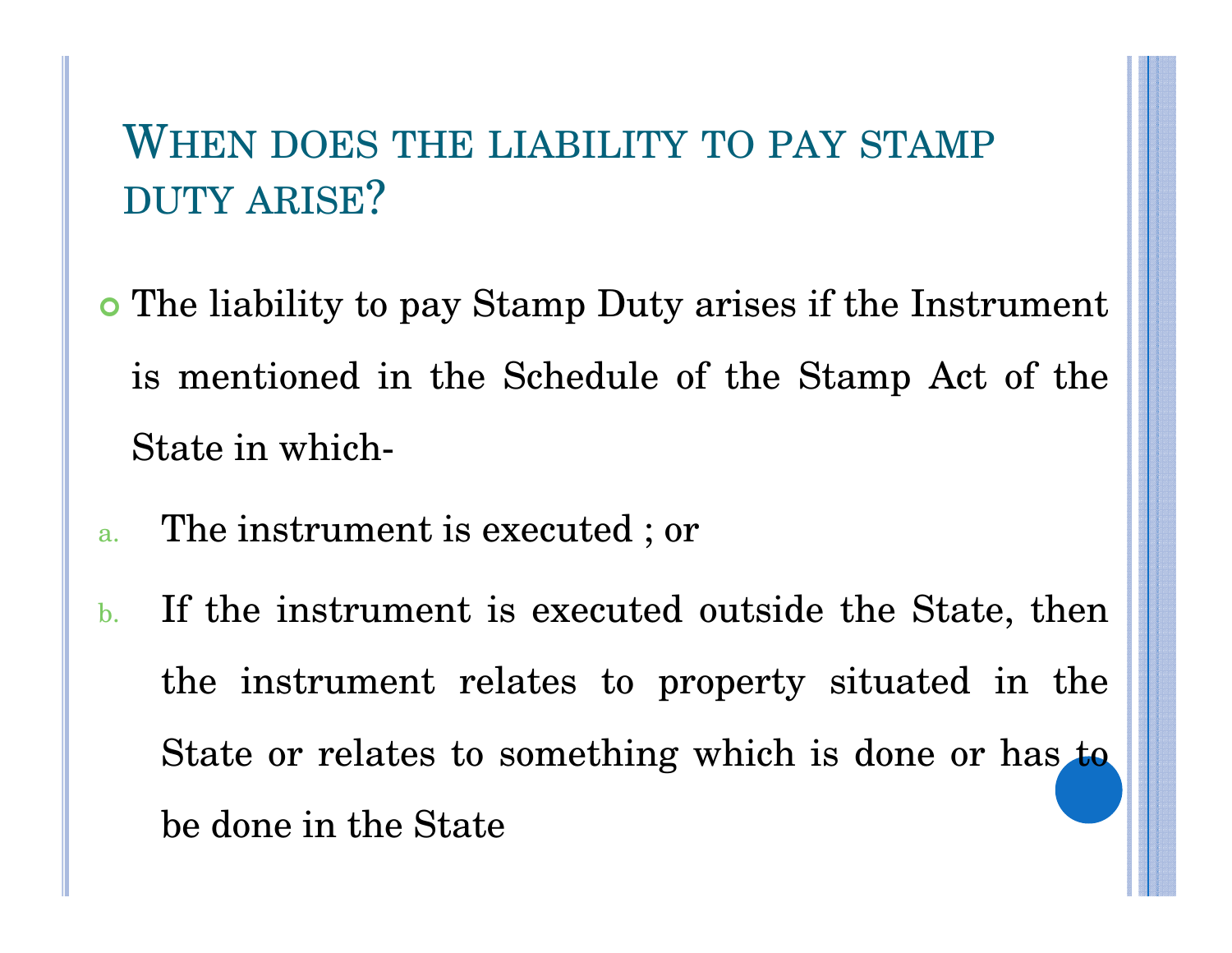### **STAMP <sup>D</sup>UTY <sup>A</sup>SPECTS OF MERGERS AND <sup>A</sup>CQUISITIONS-STATUTORY <sup>P</sup>ROVISIONS**

 $\Box$ **Maharashtra Stamp Act, 1958**

 $\Box$ **Karnataka Stamp Act**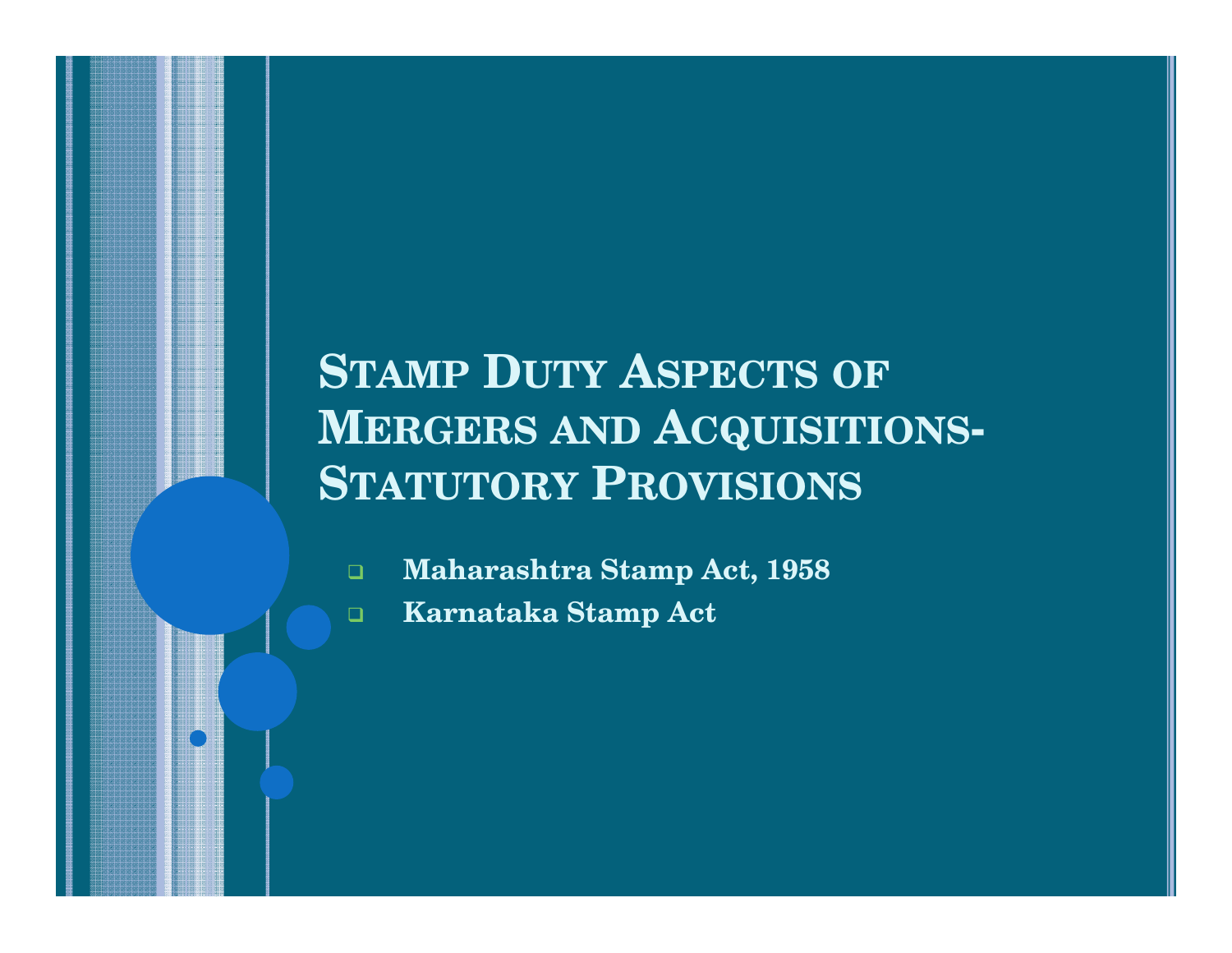### MAHARASHTRA <sup>S</sup>TAMP <sup>A</sup>CT, <sup>1958</sup>

- 1. Definition of Conveyance-section 2(g) of the Maharashtra Stamp Act, 1958 defines conveyance as-
- $\bullet$  *'"Conveyance" includes,-*
	- *(i) a conveyance on sale*
	- *(ii) every instrument*
	- *(iii) every decree or final order*

*(iv) every order made by the High Court under section 394 of the Companies Act, 1956 in respect of amalgamation or reconstruction of companies : and every order made by the Reserve Bank of India under section 44A of the Banking Regulation Act, 1949 in respect of amalgamation or reconstruction of Banking Companies.by which property, whether movable or immovable, or any estate or interest in any property is transferred to or vested in, any other person, inter vivos, and which is not otherise provided for by Schedule 1"*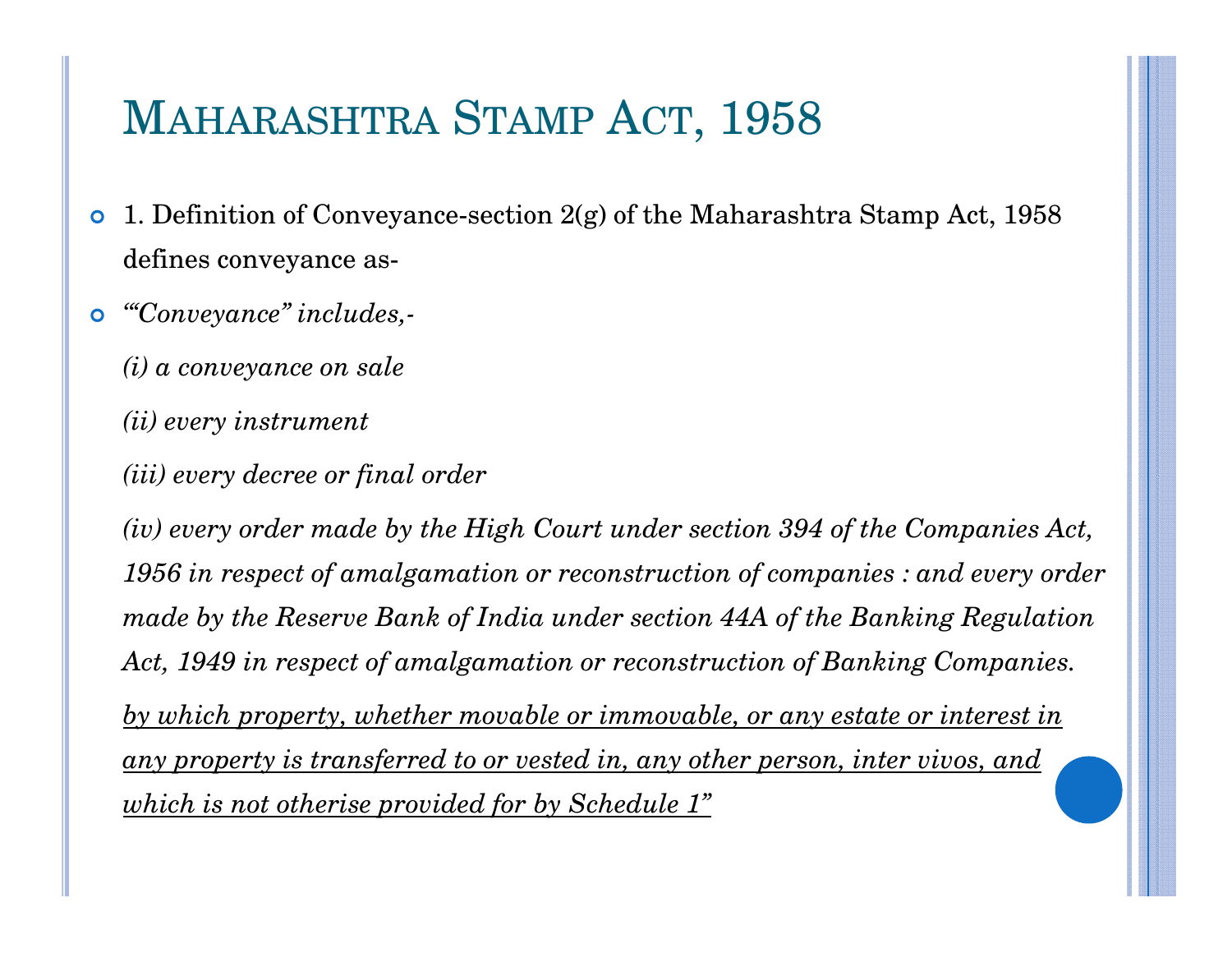#### **Article Description of Instrument Proper Stamp Duty**

25(da)Conveyance-

> On the true market value of the property which is the subjectmatter of conveyance- $\rightarrow$  If relating to the order of High<br>Court in respect of the Court in respect of the amalgamation or reconstruction of companies under Section 394 of the Companies Act, 1956 or under the order of the Reserve Bank of India under section 44A of the Banking Regulation Act, 1949 **paid whichever is higher.**

10% of the aggregate of the market value of the shares issued or allotted in exchange or otherwise and the amount paid for such amalgamation.

Provided that the amount of duty chargeable under this clause shall not exceed -

- (i) Amount equal to 5% of the true market value of the immovable property situated in Maharashtra of the transferor company; or
- (ii) Amount equal to 0.7% of the aggregate market value of the shares issued or allotted and the amount of consideration

Provided that in case of demerger or reconstruction the duty chargeable shall notexceed-

- (i) Amount equal to 5% of the true market value of the immovable property situated in Maharashtra transferred by the Demerged Company to the Resulting Company; or
- (ii) Amount equal to 0.7% of the aggregate market value of the shares issued or allotted and the amount of consideration paid whichever is higher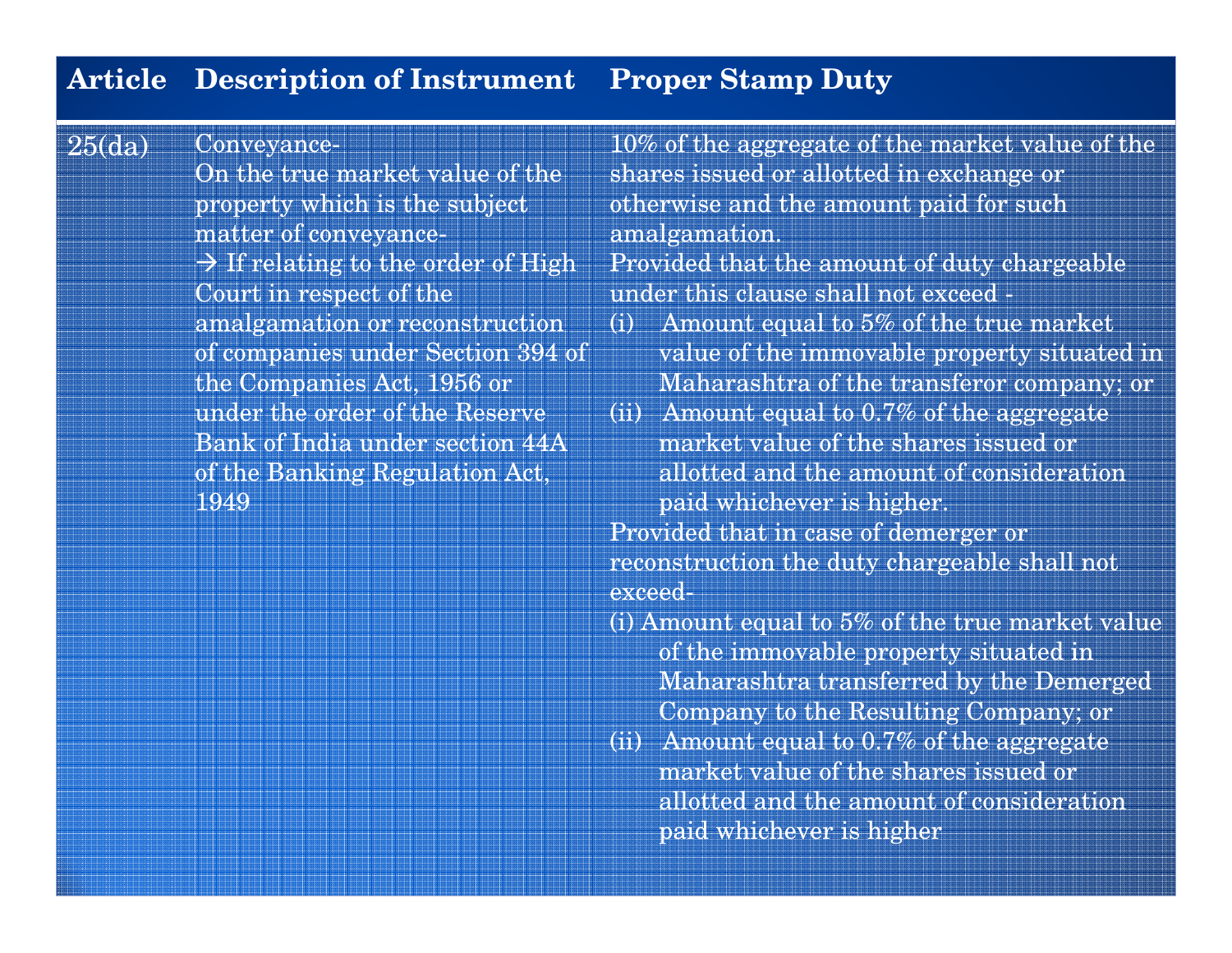### EXPLANATION III-ARTICLE 25- CALCULATION OF THE 'MARKET <sup>V</sup>ALUE OF <sup>S</sup>HARES'

- O For the purpose of Clause (da) the market value of shares,-
- $\alpha$  In relation to the transferee company, whose shares are listed and quoted for trading on a stock exchange means the market value of shares on the appointed day mentioned in the Scheme of Amalgamation or when the appointed date is not fixed, the date of the order of the High Court,
- $_{(b)}$  In relation to the transferee company whose shares are not listed on the stock exchange, means the market value of the shares issued or allotted with reference to the market value of the shares of the transferor company or as determined by the Collector after giving the transferee company an opportunity of being heard.
- $\left(\epsilon\right)$  For the purposes of clause (da), the number of shares issued or allotted in exchange or otherwise shall mean, the number of shares of the transferor company accounted as per exchange ratio as on the appointed date.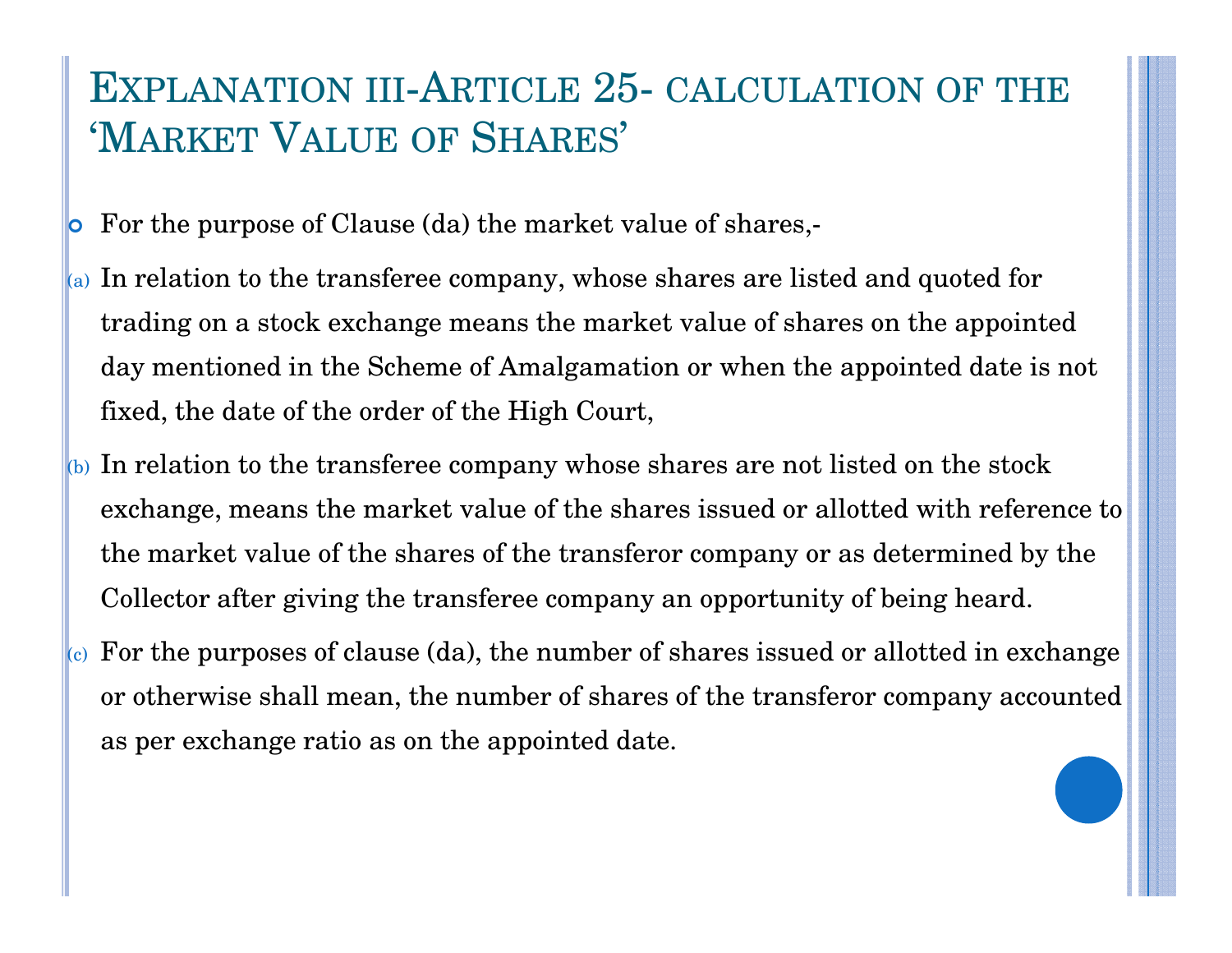#### ISSUE OF <sup>S</sup>HARES PURSUANT TO AN AMALGAMATION OR A DEMERGER

- О With the introduction of DEMAT mode under Depositaries Act, 1996 a new section 8A was incorporated in the Main Act granting exemption from payment of stamp duty under certain circumstances.
- lo Section 8A of the Main Act inter-alia provides that **notwithstanding anything contained in the ISA**, an issuer, by the issue of securities to one or more Depositaries shall, in respect of such issue, be chargeable with duty on the <u>total amount of security issued by it and such shares / securities need not be stamped</u> individually.
- lo It is also provided in this section that where an issuer issues certificate of security under section 14(3) of Depositories Act, 1996 on such certificate duty shall be payable as is payable on the issue of duplicate certificates under ISA.
- lo Moreover, transfer of registered ownership of shares of a company dealt with by a Depositary is also exempt from stamp duty under Article 62 of Schedule I of the Main Act.
- b It is, therefore, made clear under section 8A of the ISA that at the time of issue of shares, the issuer shall pay the stamp duty on the <u>total amount of the shares</u> issued by it whether through a Depositary or direct to investors even though there will be no physical shares (instrument) which can be stamped (executed) and such securities / shares shall not be required to be individually stamped.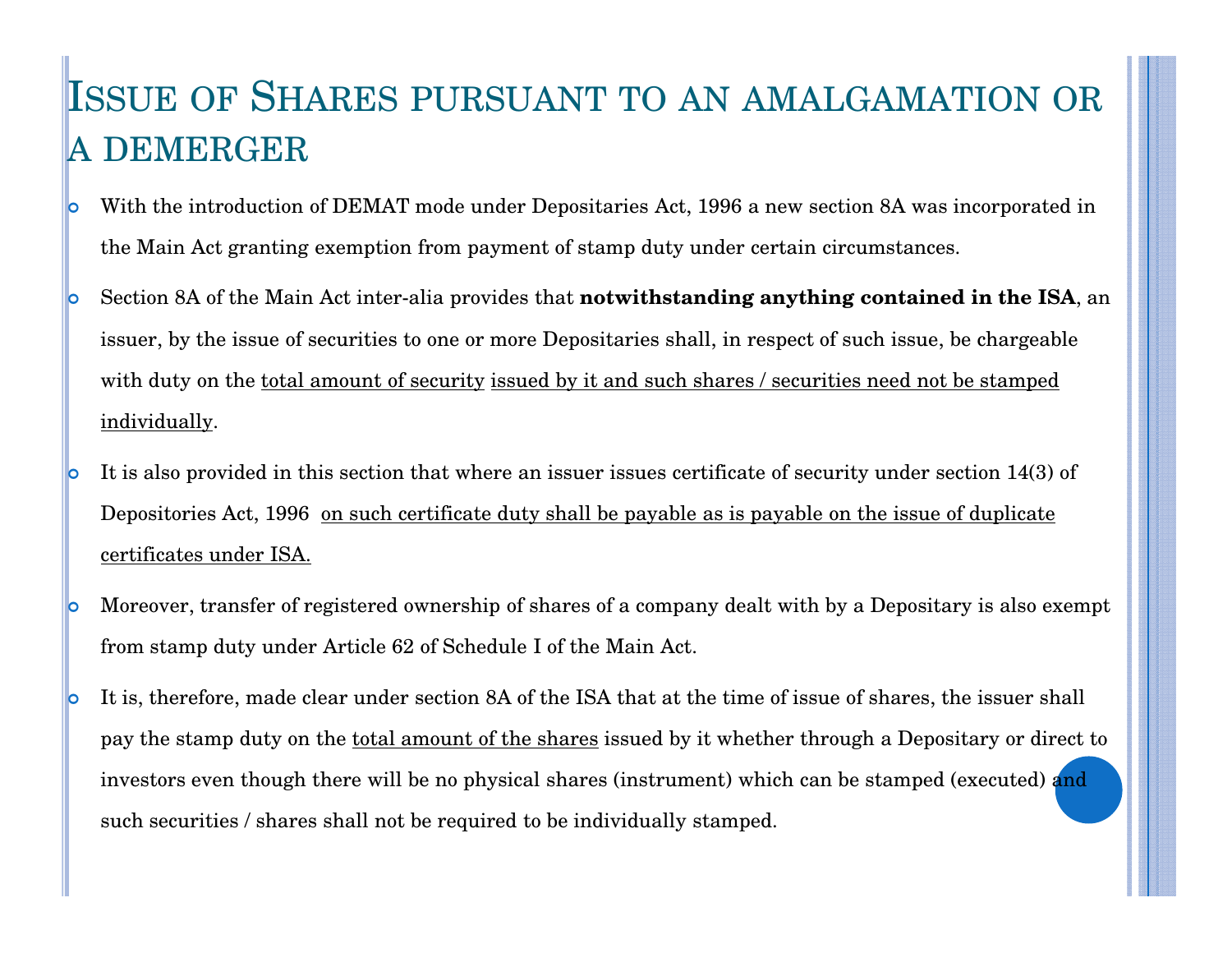## STAMPING OF <sup>S</sup>HARE <sup>C</sup>ERTIFICATES

- lo Stamp Duty payable on Share Certificates is a State subject and consequently falls under the State List in the Seventh Schedule to the Constitution of India. Every issue of shares under a letter of allotment or certificate or other document evidencing title thereto is required to be stamped in accordance with the provisions of law prevailing in the State in which it is issued.
- O In the State of Maharashtra stamp duty on issue of share certificates is 0.1 per cent on the value of the share certificate inclusive of premium, if any, under Article 17 of Schedule I to Maharashtra Stamp Act, 1958. On the other hand, under Article 37 of Schedule I to Maharashtra Stamp Act,1958, a letter of allotment of shares in any company requires to be stamped at one rupee if executed in the State of Maharashtra. The stamp duty is much lower (only on the face value of the shares) in some other States in India.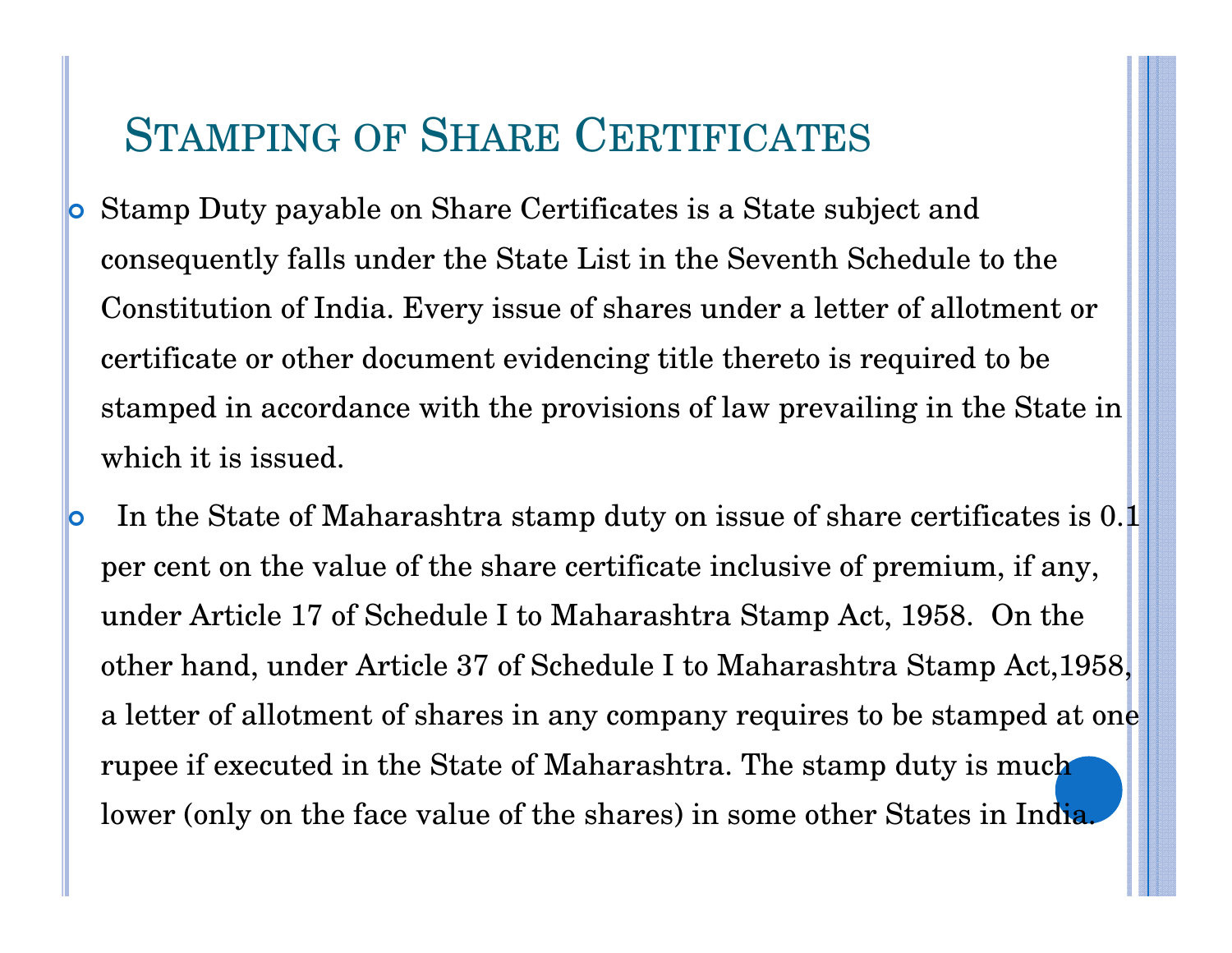### STAMPING OF SHARE <sup>C</sup>ERTIFICATES…CONTD

- O In the State of Karnataka, stamp duty payable on a share certificate is Rs 1 for every one thousand rupees or a part thereof of the value of the share, scrip or stock (Article 16 of the Karnataka Stamp Act). Stamp duty payable letter of allotment of shares is Rs. 1.
- $\overline{\textbf{O}}$  As per the Depositories Act, the investors have been granted an option of holding shares and other securities in a physical or DEMAT form. All rights with respect to the shares held in the Depositary lie with the investor who is the ultimate beneficial owner, the Depositary acts as a registered owner only. When transacting through a Depositary, the investor will not be required to pay stamp duty on transfer of shares.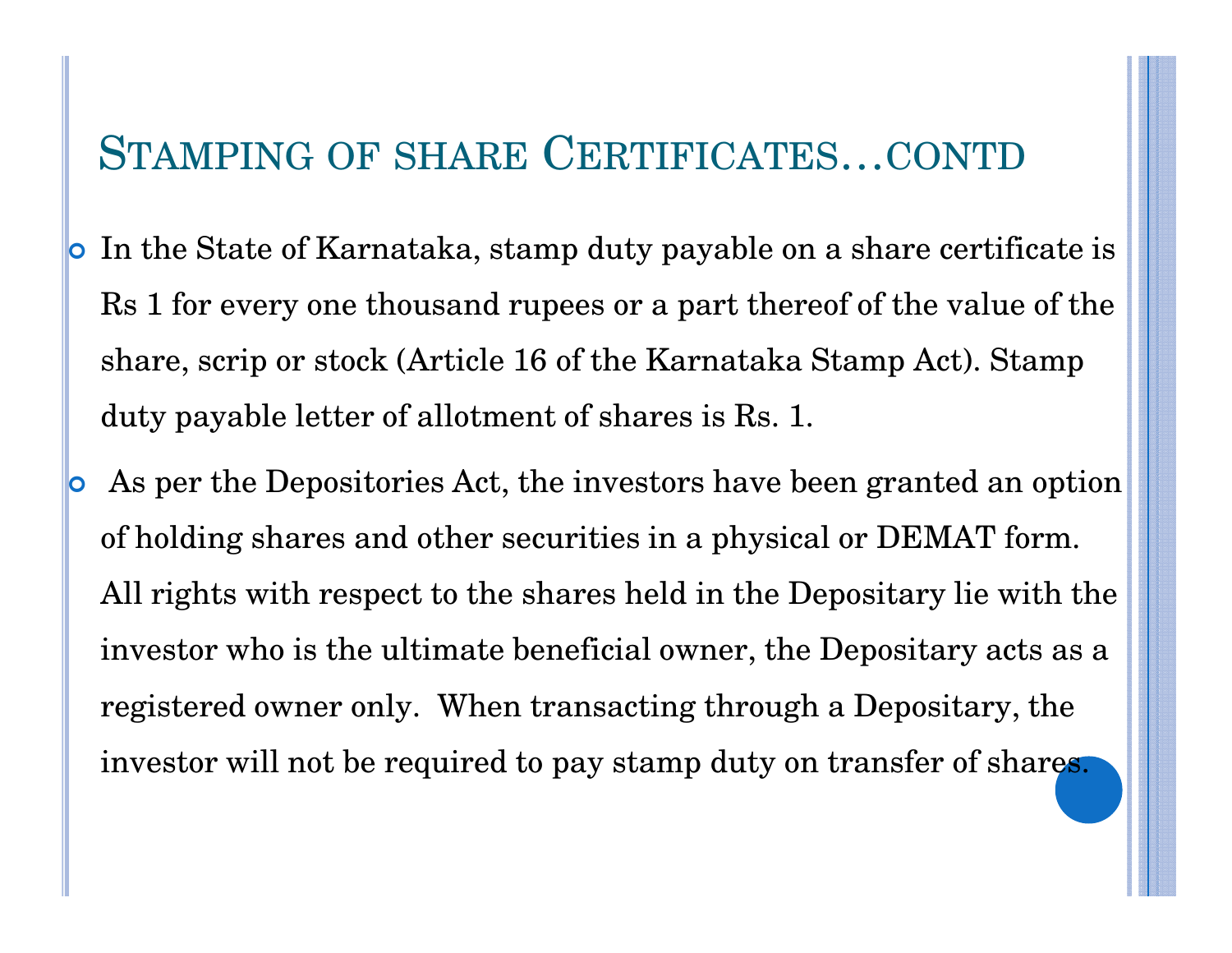# **STAMP <sup>D</sup>UTY <sup>A</sup>SPECTS OF MERGERS ANDACQUISITIONS-JUDICIAL <sup>P</sup>RECEDENTS**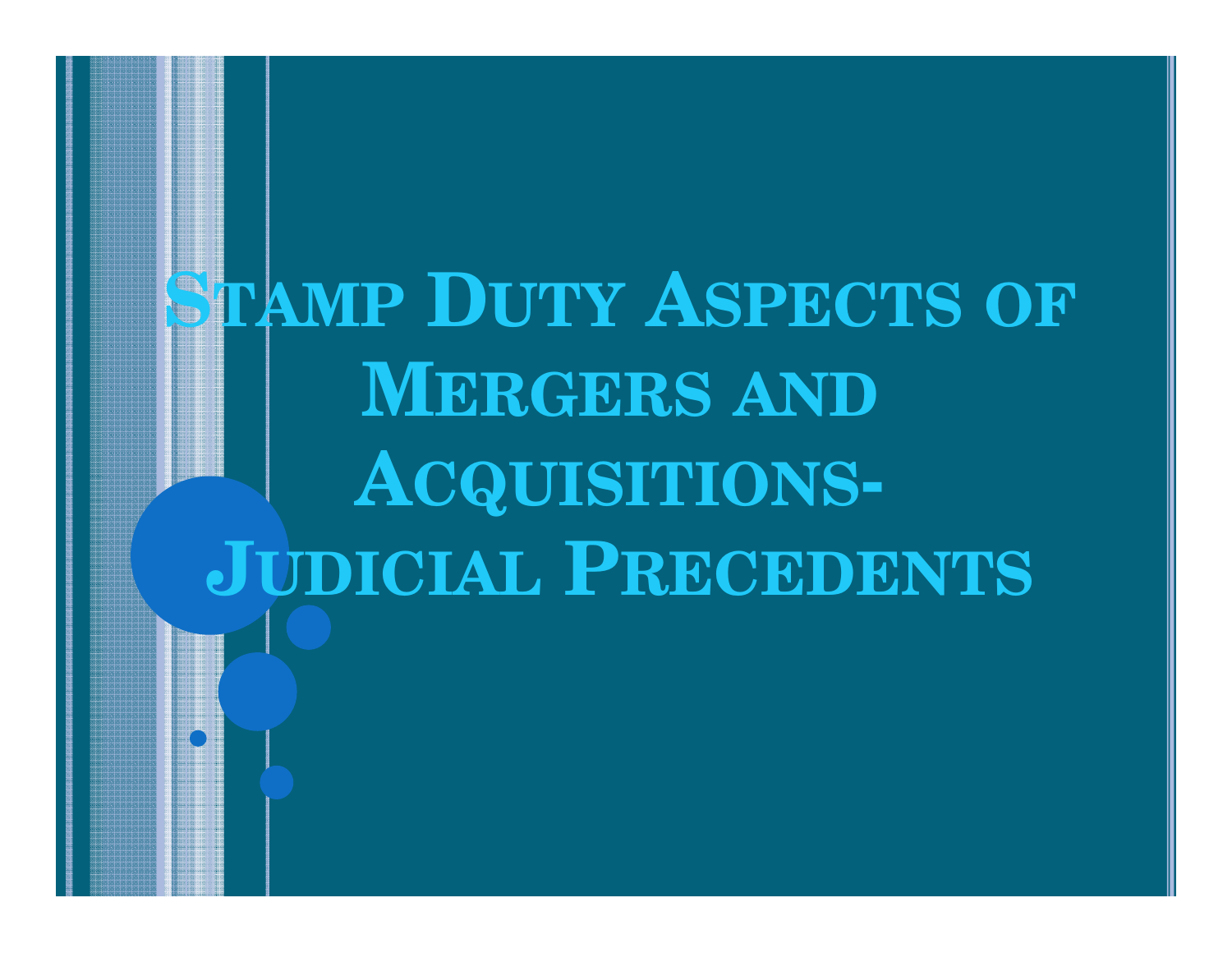#### **CONTROVERSY**

- Whether stamp duty is payable on an order of a High Court sanctioning a Scheme of Amalgamation/merger under section 394 of the Companies Act,1956?
- Many states have amended the definition of conveyance in their respective stamp laws so as to include an order of amalgamation or reconstruction under Section 394 of the Companies Act, 1956. Also, these states have accordingly amended the Schedules to the their respective stamp law.
- **o** However, the Main Act is still unamended and there are a few states which have not amended the defintion of conveyance.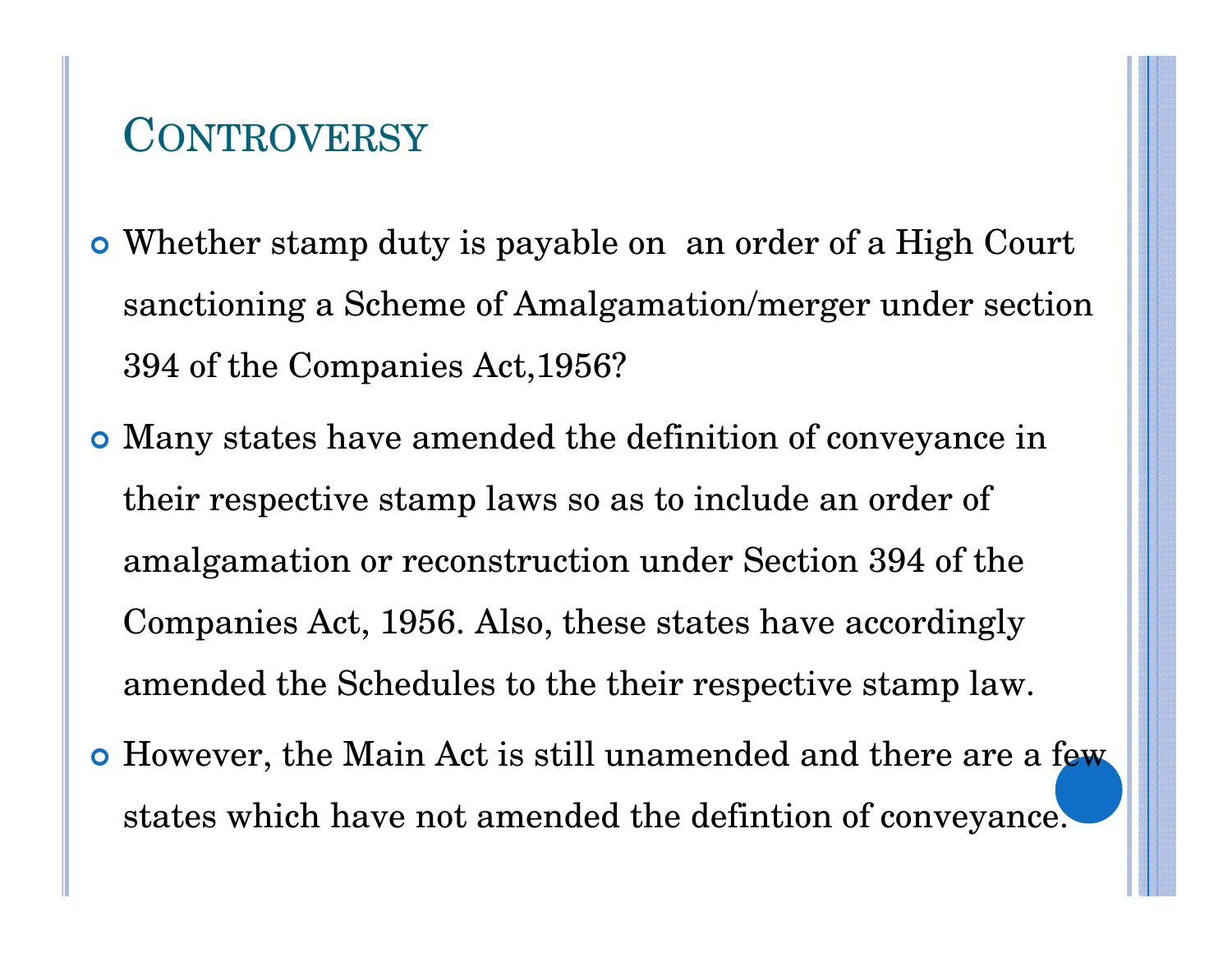### LI TAKA PHARMACEUTICALS VS STATE OF MAHARASHTRA (1997)

- This is one of the earliest cases on this subject.
- Background- Section 2(g) of the Maharashtra Stamp Act, 1958 was amended in 1993 to provide that "conveyance" would include every order made by Section 394 for the amalgamation of companies.
- **o** This amendment was challenged in the Bombay High Court.
- The Court held that an order under Section 394 is founded upon a compromise between the two companies and since the order transfers the assets and liabilities, it is an "instrument".
- **o** This judgment was challenged by Hindustan Lever in the Supreme Court.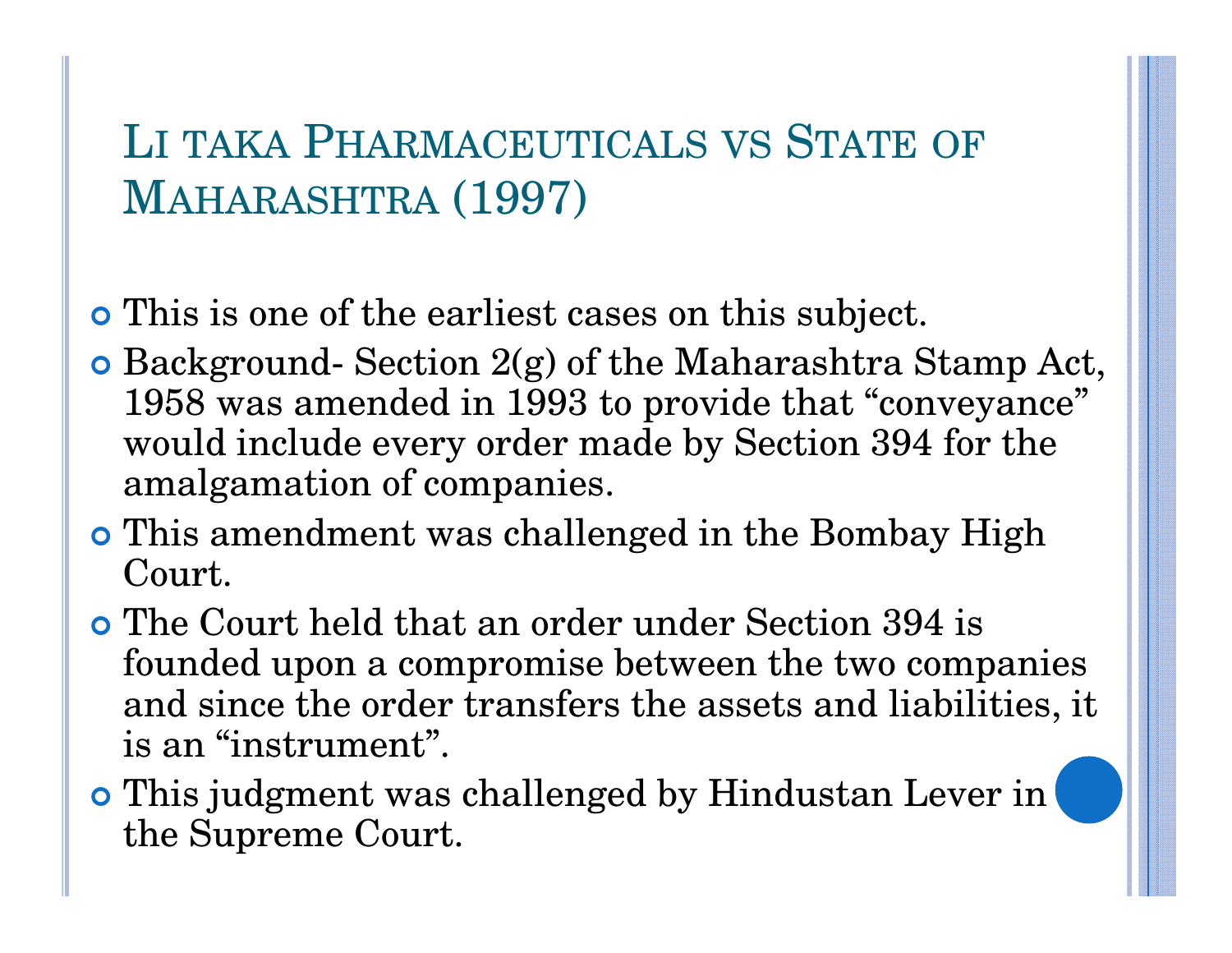### HINDUSTAN LEVER VS. STATE OF MAHARASHTRA (2004)

- $\bullet$  The Supreme Court of India held that a scheme sanctioned by the Court would be an 'instrument' and the state legislature has the competence to impose stamp duty on the order of amalgamation passed by the Court.
- $\bullet$ The Supreme Court further held that
- A. The foundation or the basis for passing an order of amalgamation is agreement between two or more companies.
- B. Under the Scheme of amalgamation, the whole or any part of the undertaking, properties or liability of any company concerned in the scheme is to be transferred to the other company.
- C. The scheme of amalgamation has its genesis in an agreement between the prescribed majority of shareholders and creditors of the transferor company with the prescribed majority of shareholders and creditors of the transferee company.
- **D. The intended transfer is a voluntary act of the contracting parties. The transfer has all the trappings of a sale. The transfer is effected by an order of the Court.**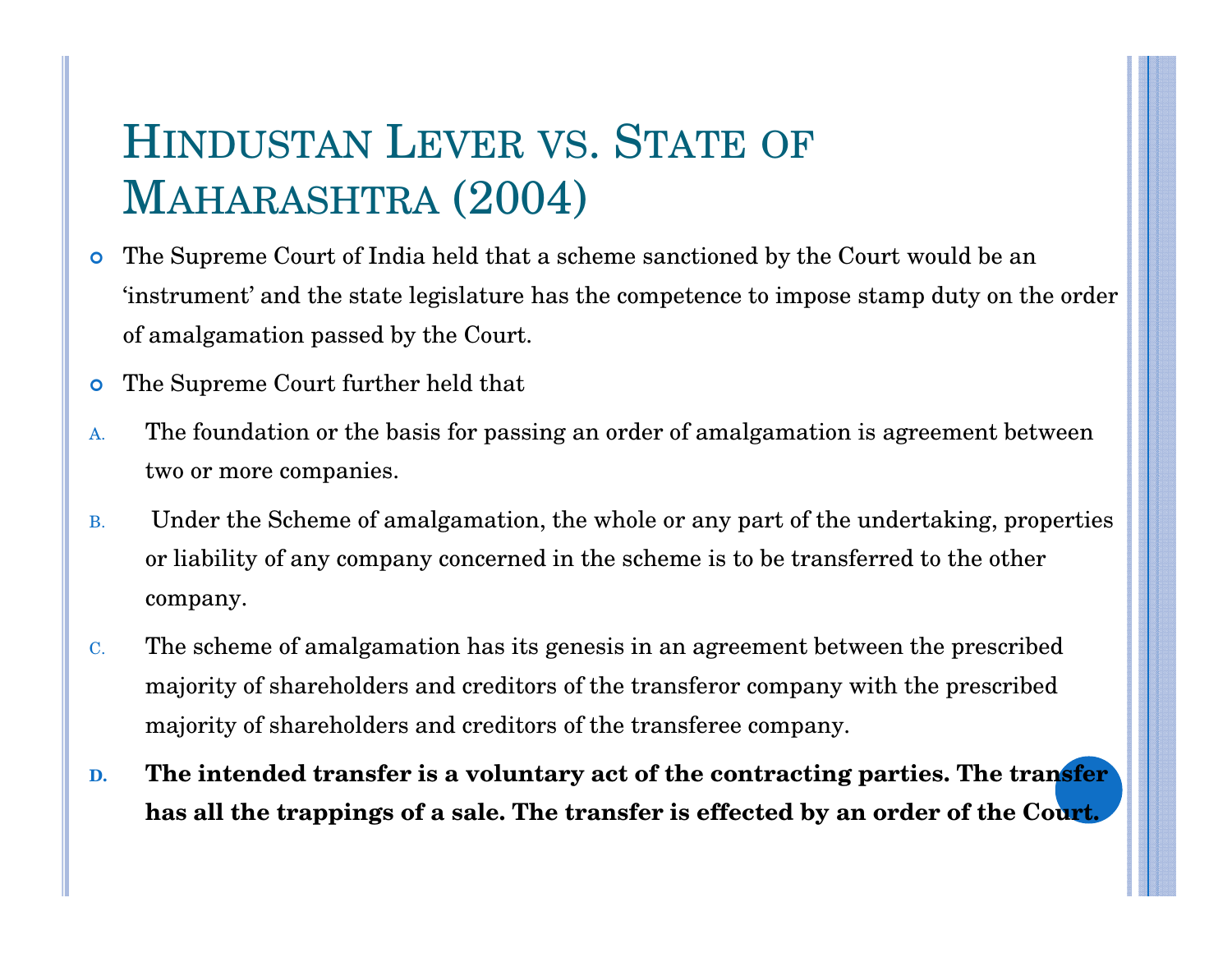### DELHI <sup>T</sup>OWERS <sup>L</sup>TD <sup>V</sup> GNCT OF <sup>D</sup>ELHI (2009)

- Background-15 transferor companies, engaged in the business of real estate, proposed to merge with the "Delhi Towers Limited". These transferor companies were stated to be hundred per cent subsidiaries of Delhi Towers Limited, the transferee company.
- Delhi High Court sanctioned the said scheme of merger on  $19^{\rm th}$  March  $2003$
- o The stamping authorities were not accepting the scheme of amalgamation without payment of stamp duty thereon.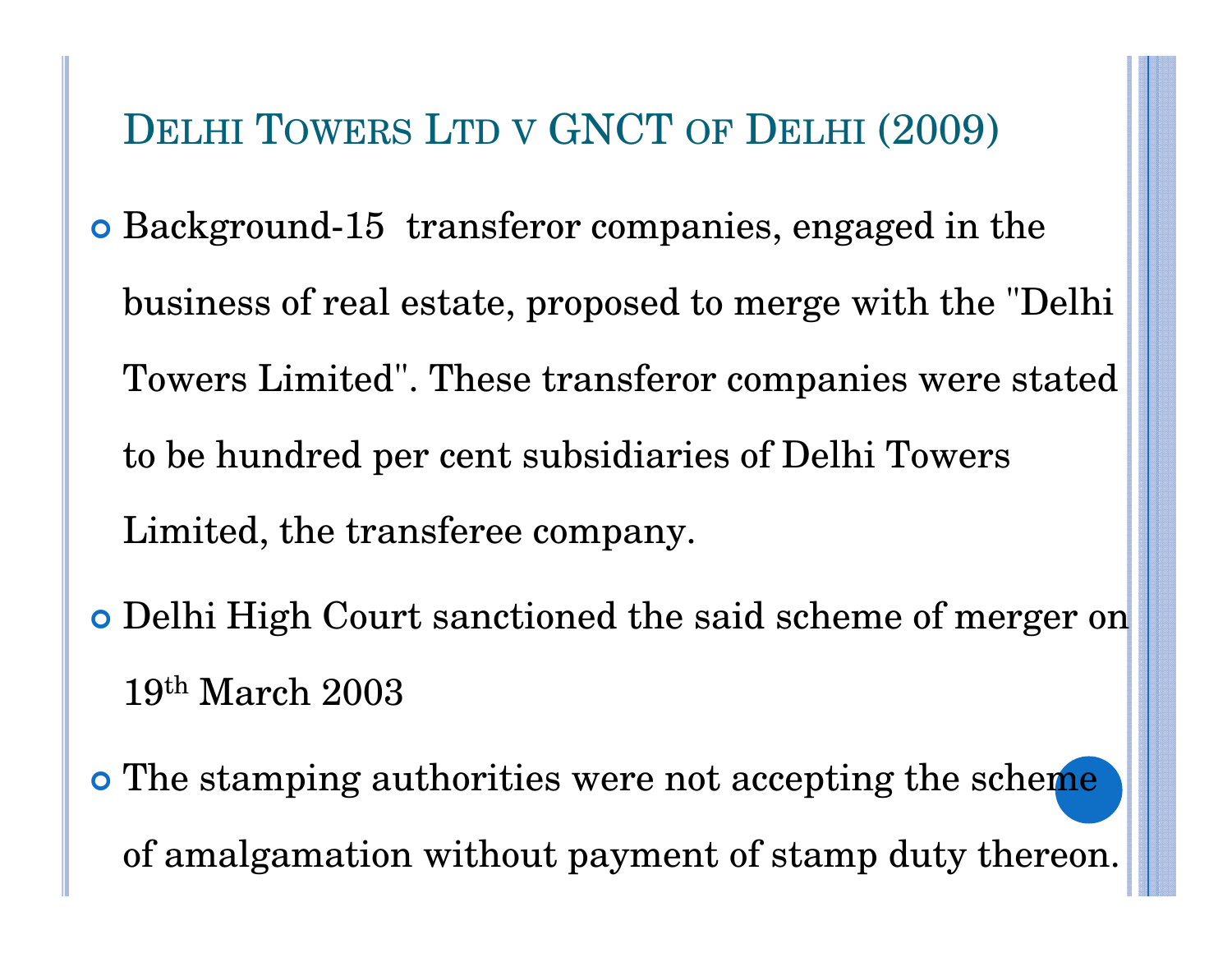## DELHI <sup>T</sup>OWERS <sup>L</sup>TD <sup>V</sup> GNCT OF <sup>D</sup>ELHI (2009)

 The Delhi High Court held that that an approved scheme of amalgamation amounts to a transfer inter-vivos between twocompanies who were juristic persons in existence at the time of passing of the order and sanctioning of the scheme wherebyright, title and interest in the immoveable property of thetransferor company are transferred to the transferee company.The transfer takes place in the present and is not postponed toany later date and is covered under the definition ofconveyance under sub section 10 of section 2 of the Stamp Act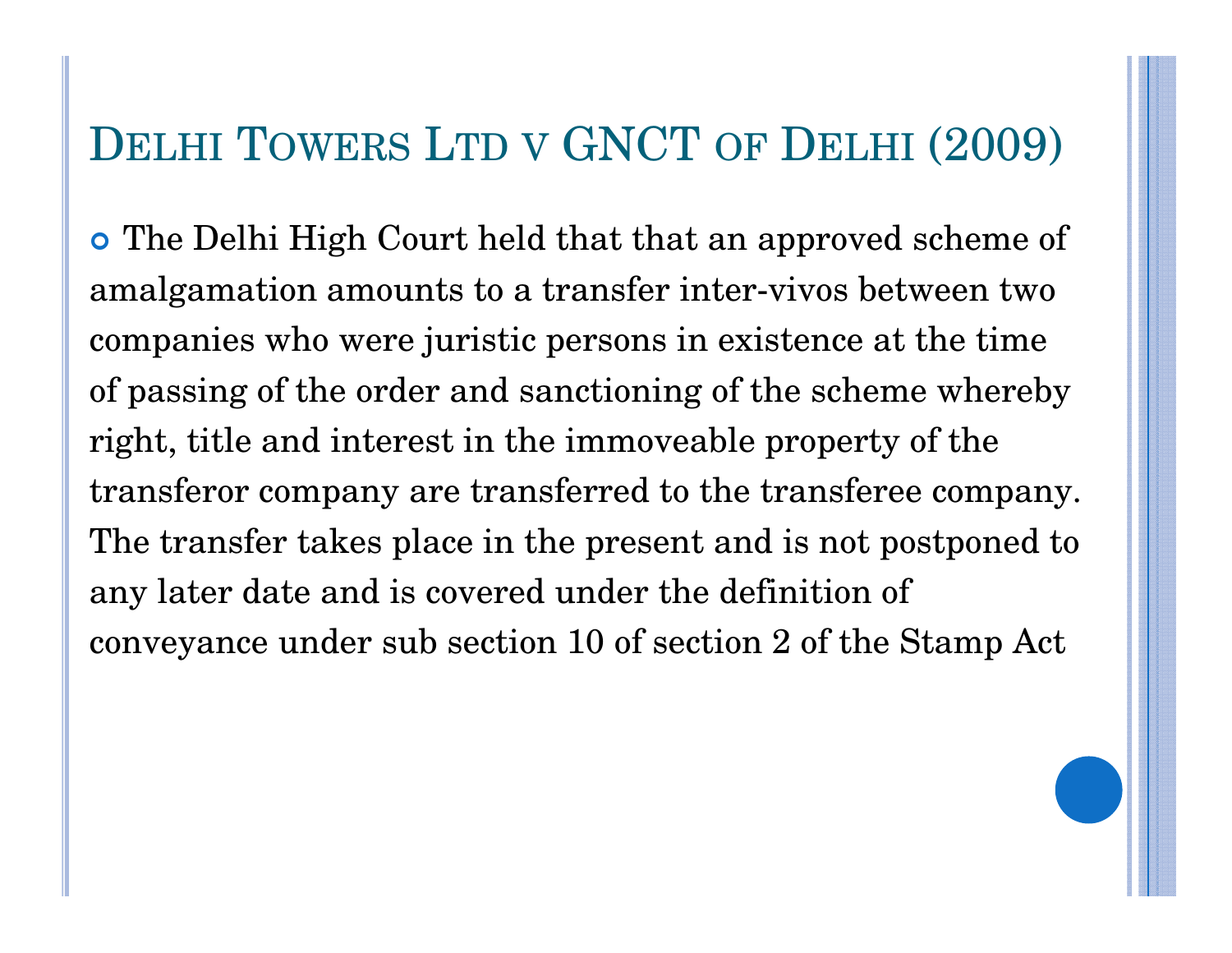### GEMINI SILK <sup>L</sup>IMITED <sup>V</sup> <sup>G</sup>EMINI <sup>O</sup>VERSEAS LIMITED (2002)

 An order sanctioning a scheme of reconstruction or amalgamation has its genesis in an agreement between the shareholders of the transferor and the transferee company; the intended transfer is a voluntary act of the contracting parties the transfer has all the trappings of a sale: the transfer is effected by an order of Court and that the order of court is an instrument by which the transfer is effected. Once the order is held to be an instrument the irresistible conclusion is that it is a conveyance.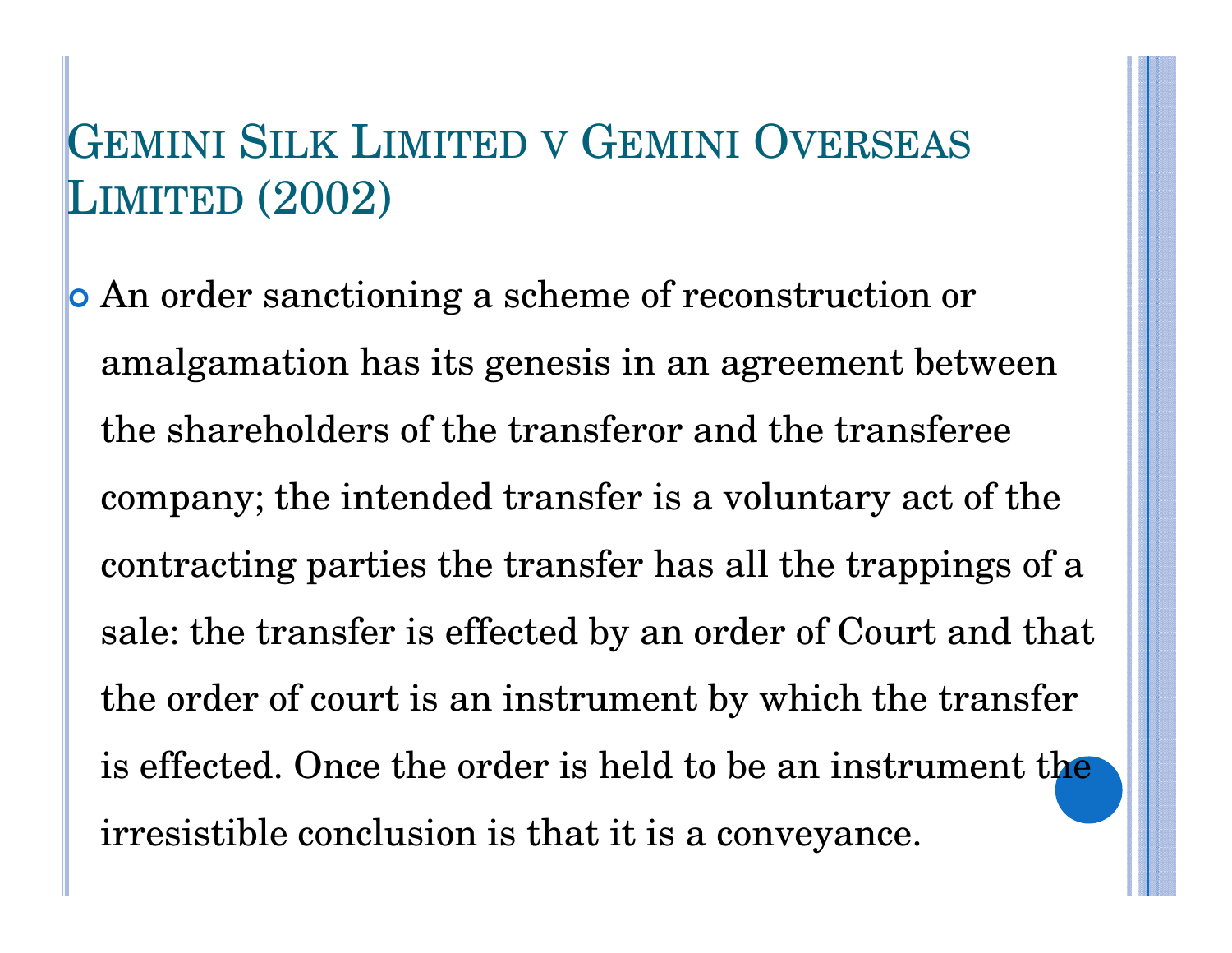### MADHU INTRA LTD VS. REGISTRAR OF COMPANIES (2004)

- The Division Bench of the Calcutta High Court held that the transfer of assets effected by an order under Section 394 of the Companies Act,1956 is purely by operation of law. The hon'ble Court held that stamp duty is not payable on such an order. This judgement set aside the Gemini Silk Case.
- The Court further held that the transfer of assets and liabilities from the transferor company to the transferee company takes place by virtue of subsection(2) of Section 394, without any further act or deed.
- However, the judgment in this case does hold good since it has not considered the judgment in the Hindustan Lever Case which is a Supreme Court judgment.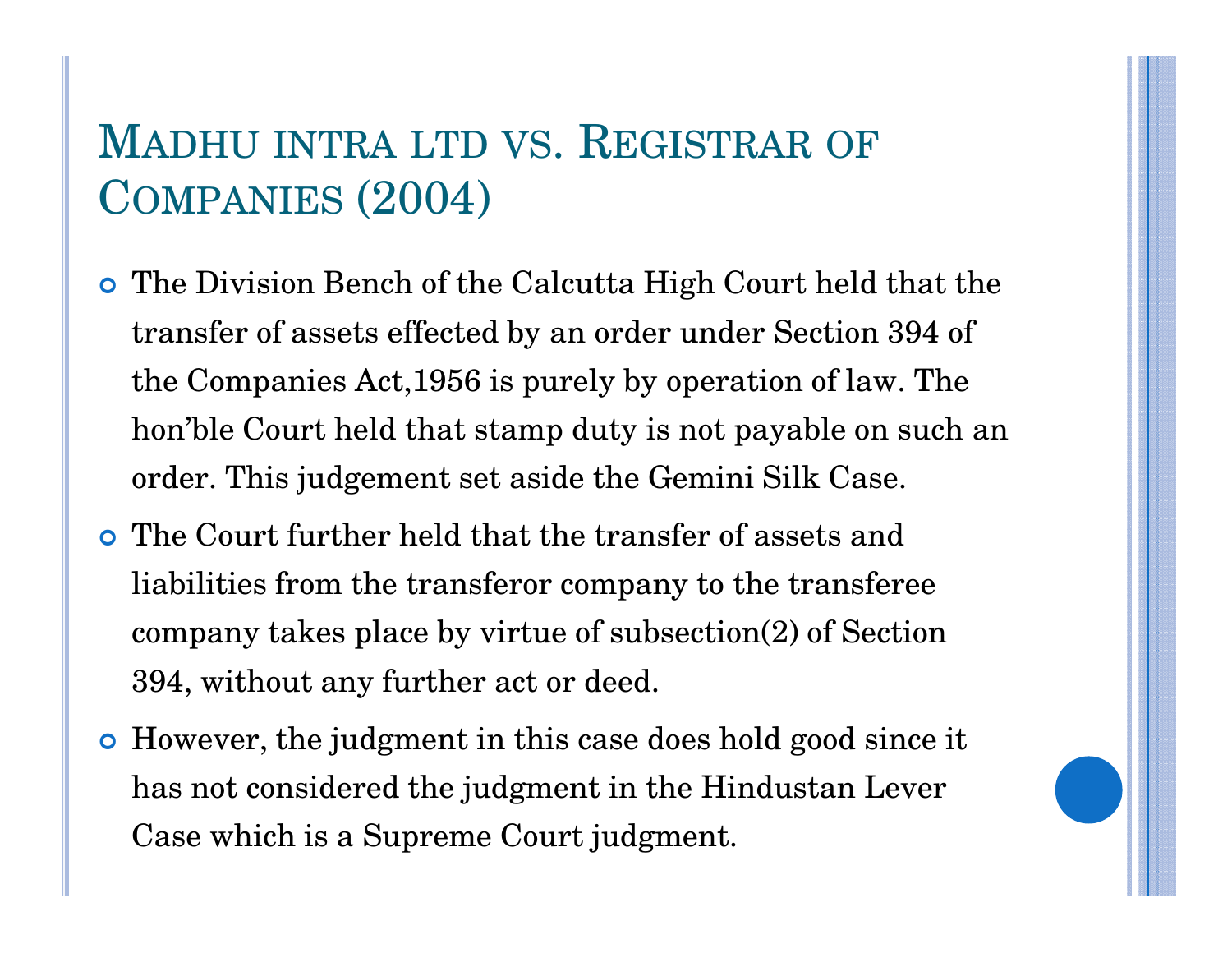#### Business and Share Acquisition

- The acquisition of the Business, assets, liabilities and shares can be effected either through:
- (a) slump sale process, in which the undertaking as <sup>a</sup> going concern will be transferred for a lump sum consideration<br>under Business Transfer er Asset Purchase Acreement er under Business Transfer or Asset Purchase Agreement, or
- (b) through a court approved scheme of reconstruction under section 394 of the Companies Act under which all theassets and liabilities will be transferred from the Seller to<br>the Purchaser or the Purchaser, or
- (c) individual transfer of assetsand liabilities by the Seller to the Purchaser.
- (d) Acquisition of shares under share Purchase Agreement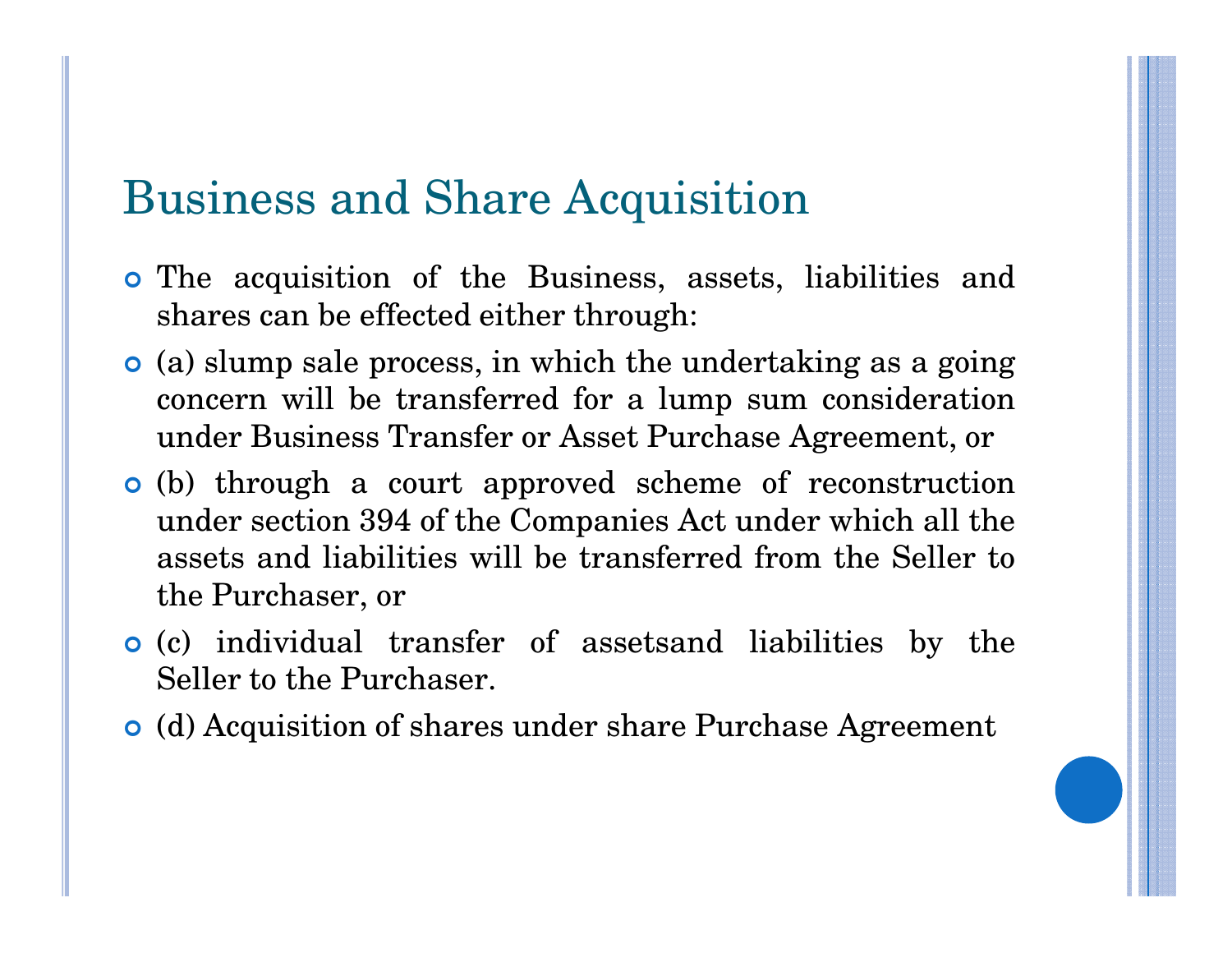### Business and Share Acquisition

- **o** assets which will be transferred under all of the abovementioned processes will comprise of:
- **o** (i) Movable Property
- **o** (ii) Immovable Property
- (iii) Unsecured loans
- **o** (iv) Advances/deposits
- (v) Contracts with suppliers; and
- (vi) Interests under secured loans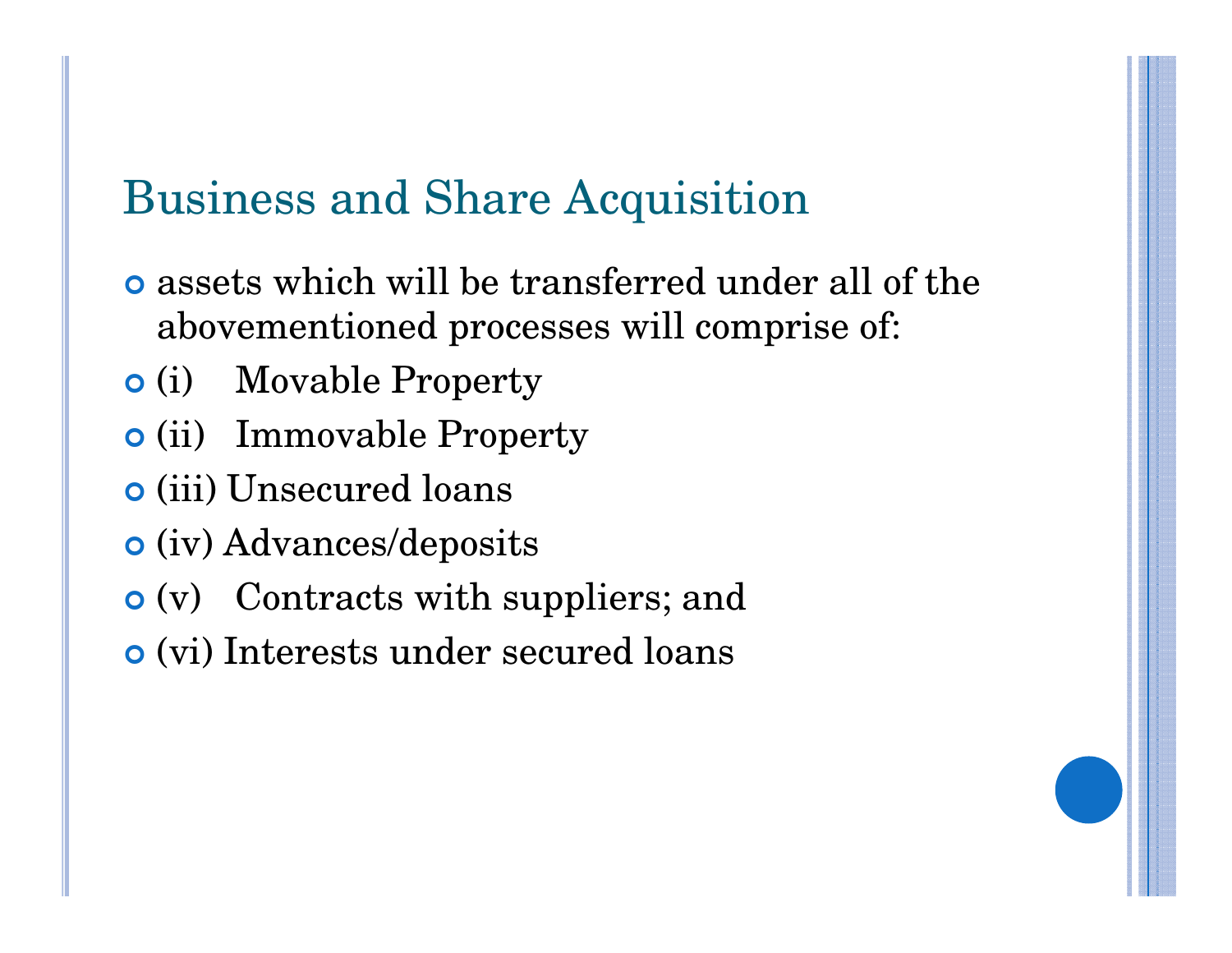#### Business and Share Acquisition

- **o** transfer of tangible movable property can be made by handing over/physical delivery of such movable property by obtaining <sup>a</sup> suitable receipt to that effect recording and/or acknowledging the passage of title in movables from one party to the  $\begin{array}{ccc} \text{other.} \end{array} \begin{array}{ccc} \text{Such} & \text{a} & \text{transfer} & \text{of} & \text{movables} & \text{physical} \end{array}$  delivery does not require registration orstamping.
- **o** sale and transfer of intangible movable property such as Trade Marks, Goodwill, Book Debts can be made by signing separate instrument in the nature of Deed of Assignment of Trade marks and/or Deed of Assignment of Book Debts for thepurposes of payment of stamp duty at 3 per cent.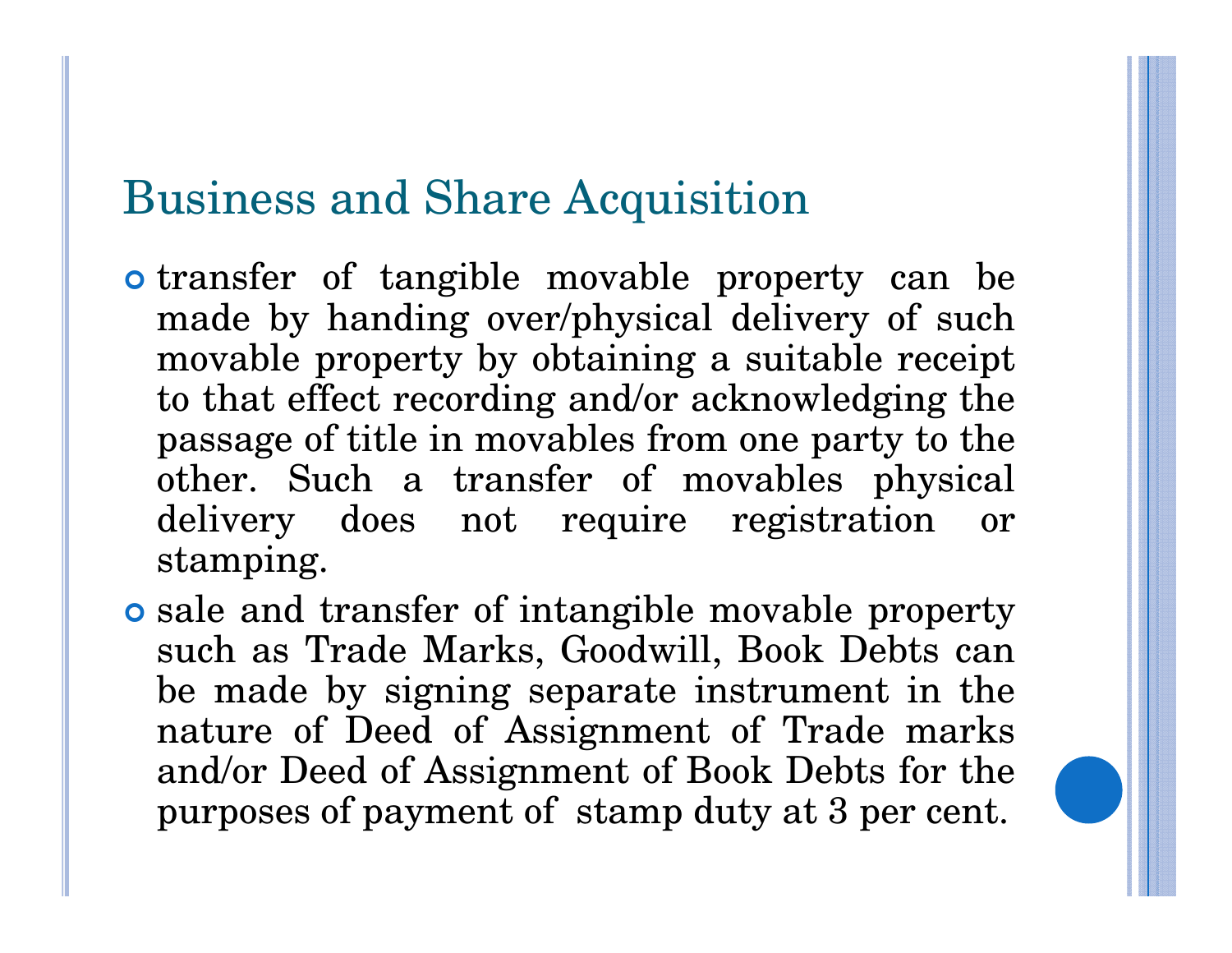#### **SALE OF BUSINESS UNDERTAKING ON SLUMP SALE BASIS:**

 Section 2(42C) of the IT Act "Slump Sale" to mean "the transfer of one or more undertakings as <sup>a</sup> result of the sale for <sup>a</sup> lump sumconsideration without values being assigned tothe individual assets and liabilities in such sales. Explanation 2. For the removal of doubts, it is hereby declared that the determination of thevalue of an asset or liability for the <u>sole purpose</u> of payment of stamp duty, registration fees or other similar taxes or fees shall not be regarded as assignment of values to individual assets orliabilities."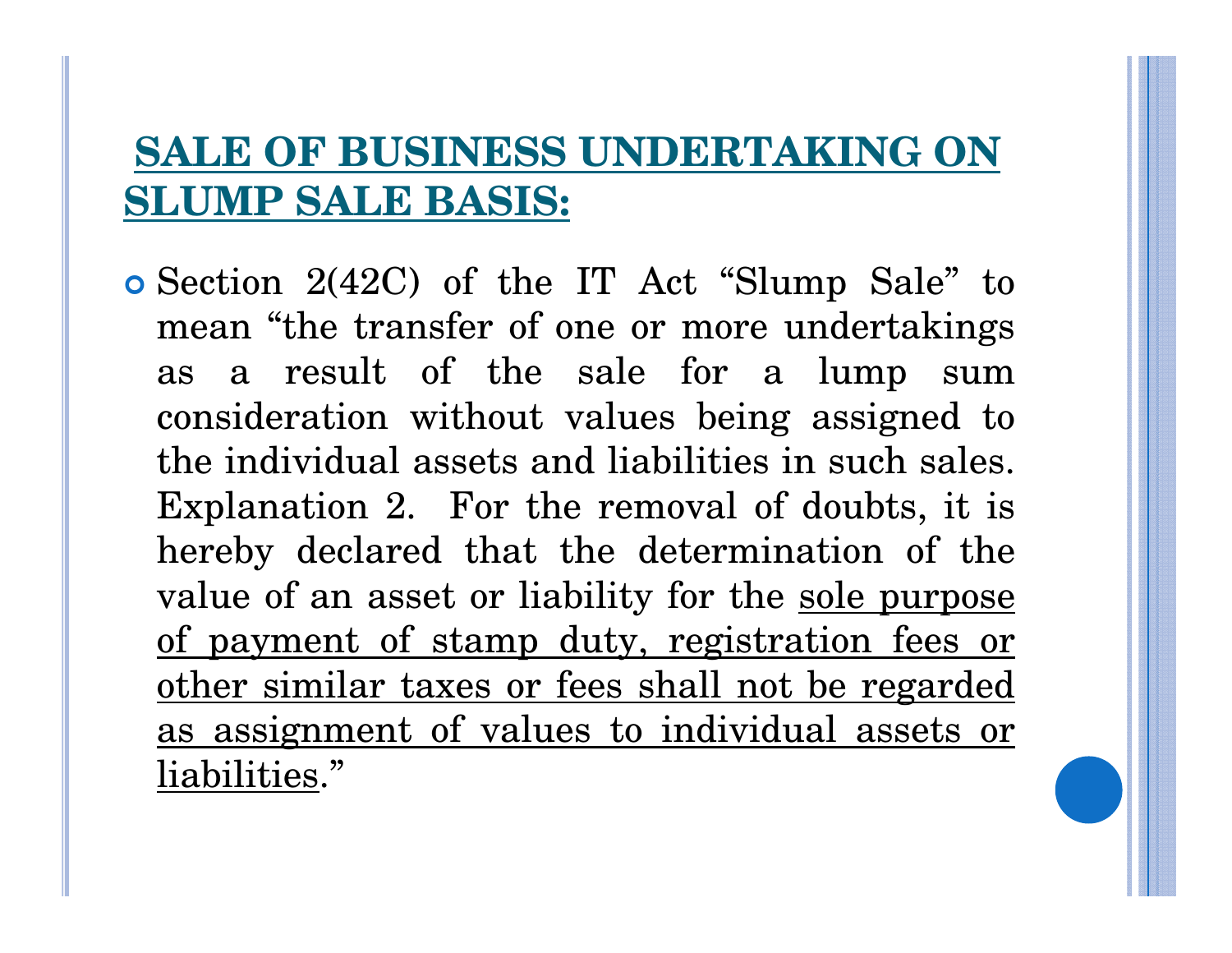**o** an "instrument" in the nature of "Business" Transfer Agreement" ("BTA") is executed in the State of Maharashtra in respect of immovable properties situated and/or located in the State ofMaharashtra, then BTA would operate as <sup>a</sup> "Conveyance" and shall be chargeable with <sup>a</sup> Stamp Duty at the rate of 5 percent on the truemarket value of the immovable property.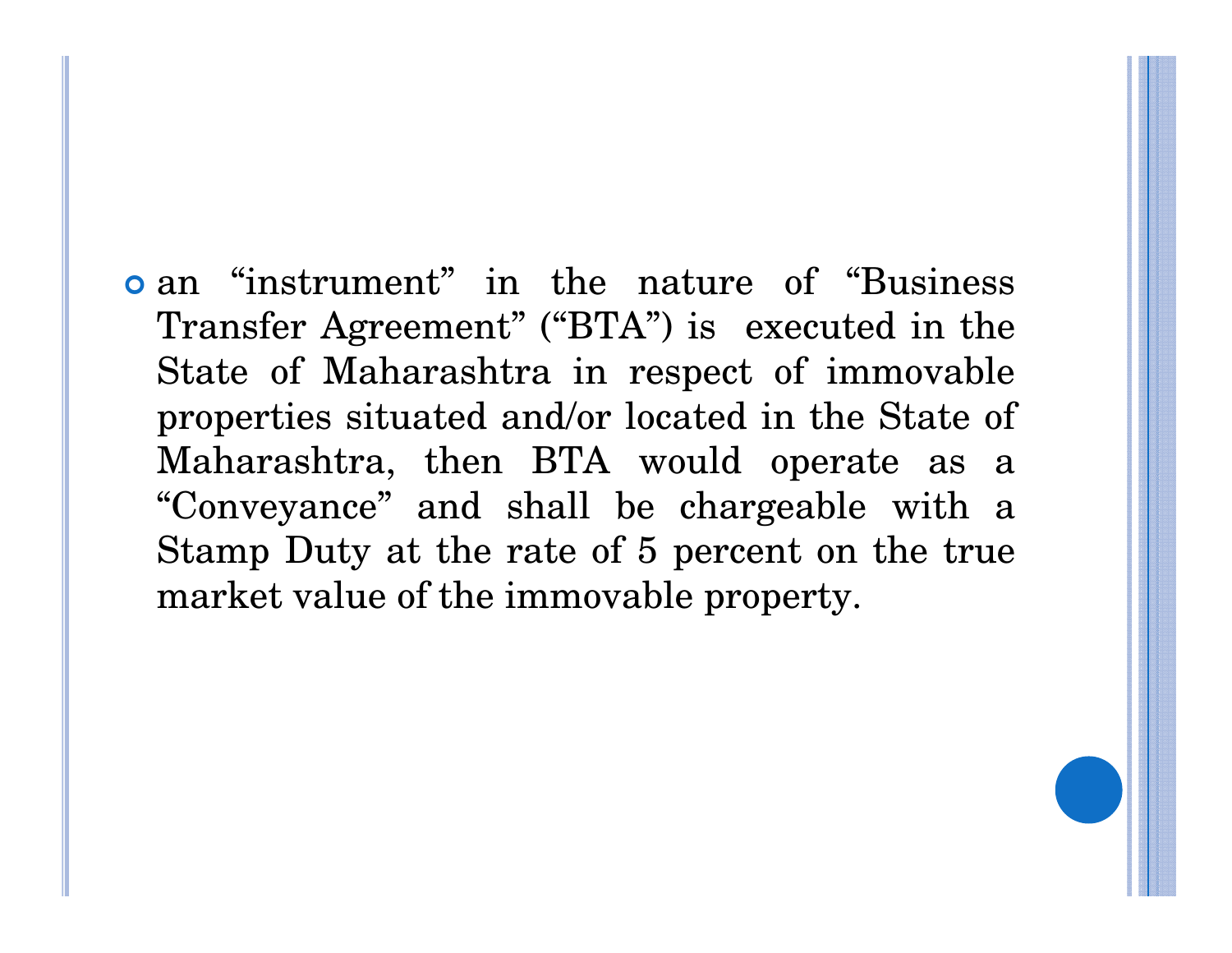#### Controversy on stamping of BTA / SPA

- Article 5(h)(A) contained in Schedule I to the BSA. Article 5(h)(A) (I) to (V). This Article generally seeks to bring in allinstruments/ contracts relating to advertisements on mass media including Agreements, contracts where specific performance is sought for in case of value of such contract exceeds Rs.1 Lakh as also a contract which creates any obligation, right or interest having monetary value and assignment of copyrights, is liable to be stamped inaccordance with the New Article 5(h) (A).
- o In conclusion, any kind of agreement or a memorandum which will create <sup>a</sup> right, title or interest in <sup>a</sup> person and has <sup>a</sup> monetary value will attract stamp duty under Article $5(h)(A)$ .